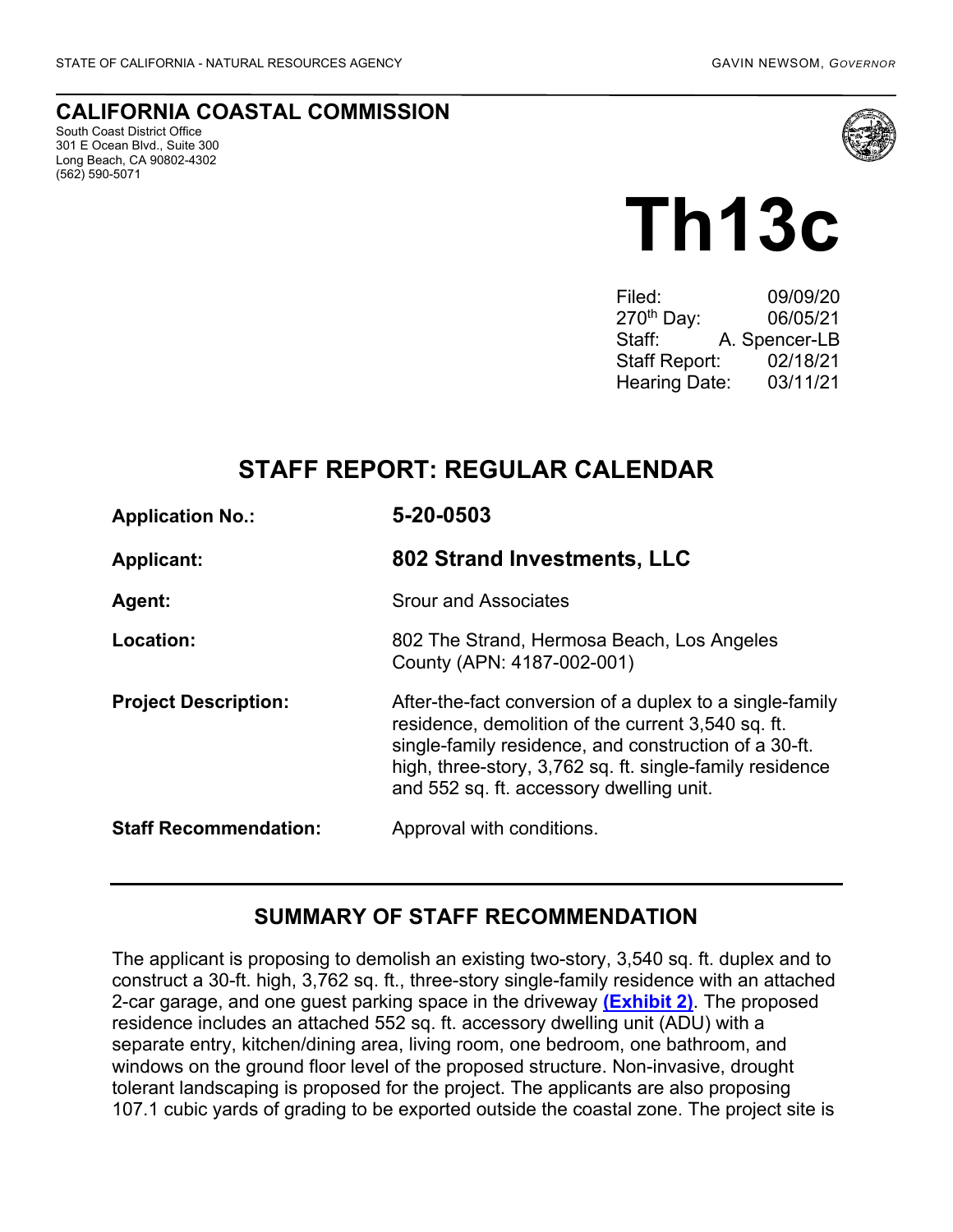well-served by public transportation and other amenities and is not located in an area that is subject to coastal hazards.

The Commission certified the City's Land Use Plan (LUP) in 1982. However, the City does not yet have a certified Local Coastal Program (LCP). Therefore, the Chapter 3 policies of the Coastal Act constitute the standard of review for the project, with the certified LUP used as guidance.

The primary issue raised by this project concerns the cumulative effects of loss of housing density as a result of demolition of the existing duplex and construction of a single-family residence. As proposed, the project would eliminate two units and construct a 3,762 sq. ft. single family residence that includes a 552 sq. ft. ADU. The Coastal Act encourages the concentration of new development in already developed areas that can accommodate it to avoid cumulative impacts to coastal resources and minimize vehicle miles traveled (PRC 30250 and 30253(d)). These policies reflect an over-arching acknowledgment that concentrated and well-planned residential development supports the long-term preservation of coastal resources.

The project must be viewed in the context of broader housing trends in the coastal zone as well as the significant housing crisis throughout the State. Evidence before the Commission establishes that the project is not an isolated case; rather, since 2014 the Commission has approved at least 41 projects that converted multi-family developments to single-family residences in Hermosa Beach (for a total loss of 47 residential units) **[\(Exhibit 3\)](https://documents.coastal.ca.gov/reports/2021/3/Th13c/Th13c-3-2021-exhibits.pdf)**. In recent actions, the Commission has expressed concern with similar projects and the cumulative loss of housing density and has in the past strongly encouraged the construction of accessory dwelling units to mitigate for demolished units. At the same time, however, the Commission has questioned whether ADUs adequately mitigate for the loss of housing density that results from demolition of duplexes and other multi-family developments.

On the subject site, a duplex would be consistent with the certified LUP. The project site is designated in the certified LUP as a high-density residential lot (26-40 DU/AC), which corresponds to the R-3 zone in the City's uncertified zoning code. The Residential Zone Requirements in the certified LUP state that a minimum of 950 square feet is required for each dwelling unit on an R-3 lot. The project site has a lot size of 2,400 square feet, meaning that two units may be developed on the project site under the certified LUP.

However, the City's current Zoning Code (which has not been reviewed or certified by the Commission) requires a minimum of 1,320 sq. ft. of lot area per dwelling unit in the R-3 zone, which prohibits the development of a multi-family residence on this 2,435 sq. ft. lot. Therefore, denying this application due to the loss of density could make it difficult for the applicants to get a project approved by the City because they cannot maintain the existing density allowed under the certified LUP while complying with the City's uncertified Zoning Code. While the zoning code is not the Commission's standard of review for the project, in this case there is a compromise approach that allows the retention of two residential units through approval of a single-family residence with an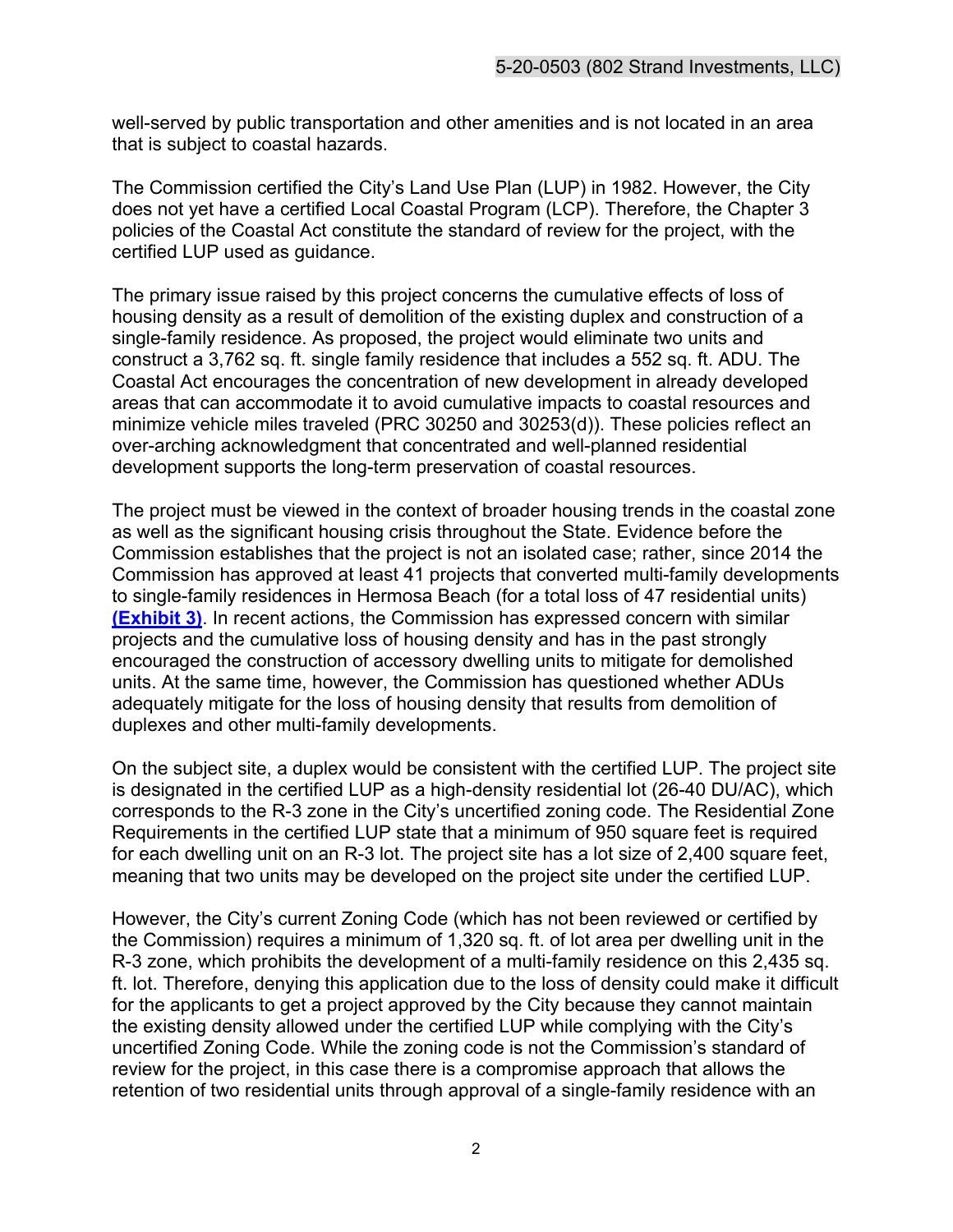ADU. This compromise approach would allow the aging existing duplex (which is nearing the end of its projected lifespan) to be redeveloped while mitigating the proposed reduction of housing density on the subject site.

The certified LUP does not preclude ADUs from being developed in conjunction with a new or existing single-family residence, and the City's ADU ordinance (which is not a part of the certified LUP) also allows for construction of an ADU on the subject site, consistent with statewide ADU laws. Therefore, in this case, mitigation for the loss of one residential unit by including the construction of an ADU is a compromise approach to allow the property owner to redevelop the site and the 68 year old residential structure while maintaining the same number of housing units, consistent with both the LUP and the uncertified Zoning Code.

In this case, the applicants propose to offset the loss of a residential unit by constructing a 552 sq. ft. ADU on the seaward side of the residence that has its own separate entrance, full kitchen, bedroom, bathroom, and windows. ADUs/JADUs are important mechanisms to increase the potential number of independent housing units that can be rented out separately from the primary residence. However, ADUs are dependent on the primary residence to serve as a housing unit and cannot be sold separately from the primary residence. In addition, it may be difficult to enforce the continuous provision of an ADU and ADUs are more easily left vacant or used by the occupants of the primary residence. Therefore, the Commission imposes special conditions requiring the applicants to maintain a single-family residence and an ADU on-site, and prohibiting ingress or egress (doors) between the ADU and the primary residence. The Hermosa Beach ADU ordinance prohibits short term rental of ADUs (Ref: Urgency Ordinance No.20-1403-U), so a special condition is included to memorialize this City requirement and to further mitigate the loss of housing density on the subject site. To ensure that any prospective future owners of the property are made aware of the applicability of the conditions of this permit, the Commission imposes a special condition requiring that the property owners record a deed restriction against the property, incorporating all of the Special Conditions of this permit.

As described in more detail below, violations of the Coastal Act have occurred on the subject site including but not limited to the conversion of an existing duplex to a singlefamily residence, without benefit of the necessary coastal development permit. Approval of this application pursuant to the staff recommendation will result in the resolution of the existing violation on the project site. However, the Commission also imposes a special condition requiring the applicant to pay an after-the-fact fee equaling two times the regular permit fee for the development, as required pursuant to Section 13055 of the Commission regulations.

Therefore, Commission staff recommends that the Commission **APPROVE** coastal development permit application 5-20-0503 with twelve special conditions. The motion and resolution can be found on Page 5.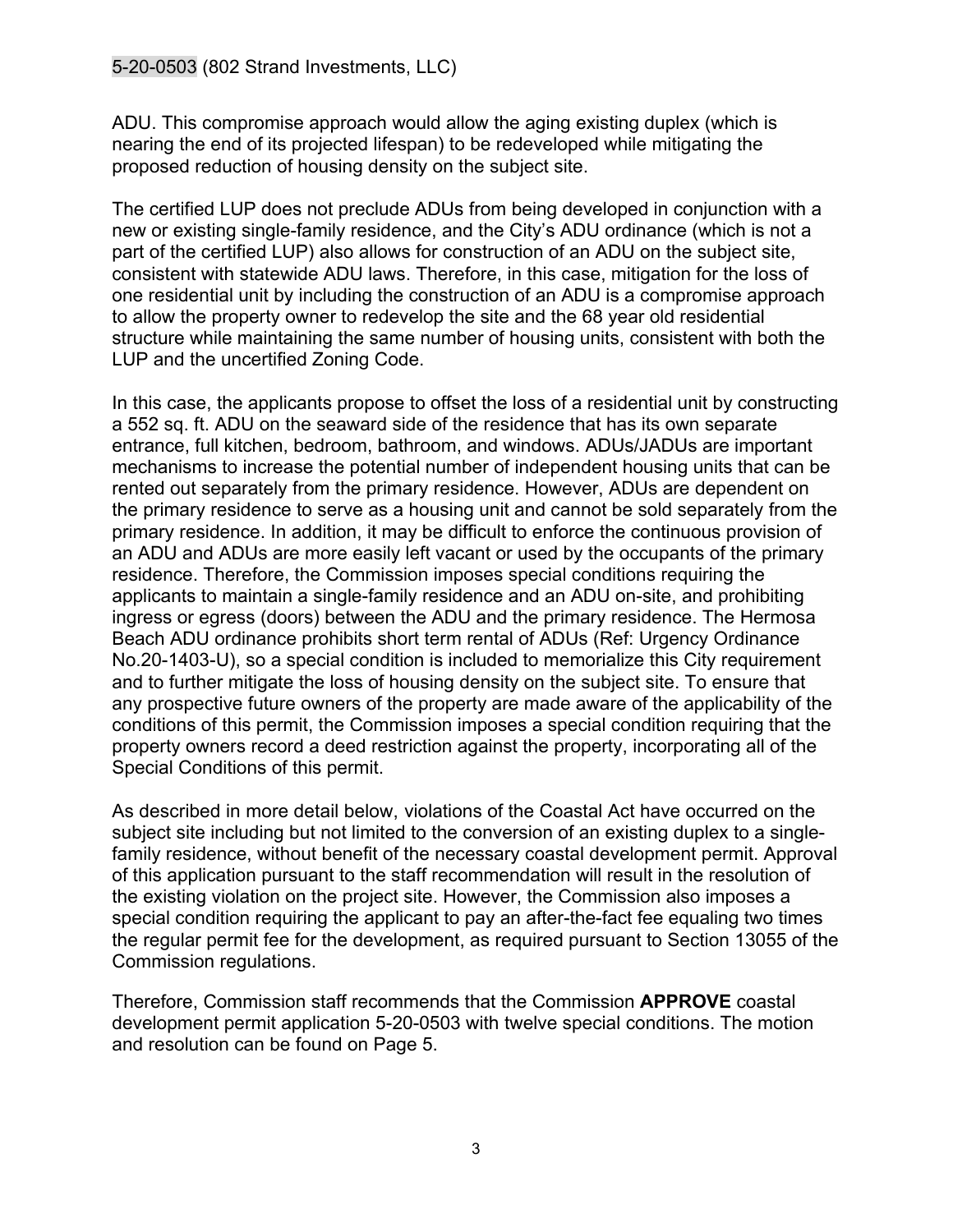# **TABLE OF CONTENTS**

# **EXHIBITS**

Exhibit 1 – [Vicinity Map and Project Site](https://documents.coastal.ca.gov/reports/2021/3/Th13c/Th13c-3-2021-exhibits.pdf) 

Exhibit 2 – [Project Plans](https://documents.coastal.ca.gov/reports/2021/3/Th13c/Th13c-3-2021-exhibits.pdf)

Exhibit 3 – [Proposed 552 Sq. Ft. ADU](https://documents.coastal.ca.gov/reports/2021/3/Th13c/Th13c-3-2021-exhibits.pdf)

Exhibit 4 – [Community Character Analysis](https://documents.coastal.ca.gov/reports/2021/3/Th13c/Th13c-3-2021-exhibits.pdf)

Exhibit 5 – [Commission Approvals of Density Reduction Projects in Hermosa Beach](https://documents.coastal.ca.gov/reports/2021/3/Th13c/Th13c-3-2021-exhibits.pdf) 

**[Since 2014](https://documents.coastal.ca.gov/reports/2021/3/Th13c/Th13c-3-2021-exhibits.pdf)**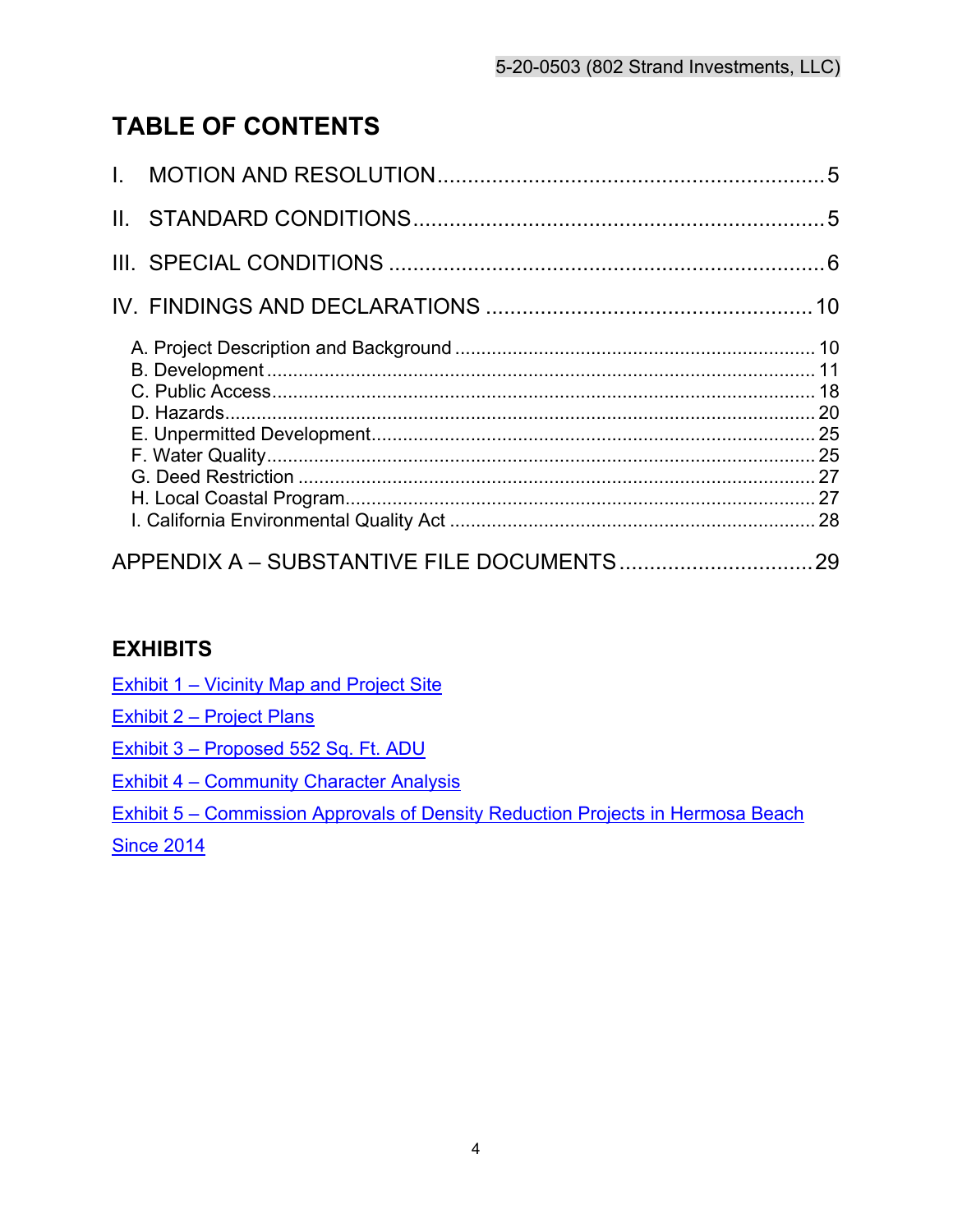# <span id="page-4-0"></span>**I. MOTION AND RESOLUTION**

#### **Motion:**

I move that the Commission approve Coastal Development Permit 5-20-0503 subject to conditions set forth in the staff recommendation specified below.

Staff recommends a **YES** vote on the foregoing motion. Passage of this motion will result in approval of the permit as conditioned and adoption of the following resolution and findings. The motion passes only by affirmative vote of a majority of Commissioners present.

#### **Resolution:**

The Commission hereby approves the Coastal Development Permit for the proposed project and adopts the findings set forth below on grounds that the development as conditioned will be in conformity with the policies of Chapter 3 of the Coastal Act. Approval of the permit complies with the California Environmental Quality Act because either 1) feasible mitigation measures and/or alternatives have been incorporated to substantially lessen any significant adverse effects of the development on the environment, or 2) there are no further feasible mitigation measures or alternatives that would substantially lessen any significant adverse impacts of the development on the environment.

# <span id="page-4-1"></span>**II. STANDARD CONDITIONS**

- **1. Notice of Receipt and Acknowledgment**. The permit is not valid and development shall not commence until a copy of the permit, signed by the applicant or authorized agent, acknowledging receipt of the permit and acceptance of the terms and conditions, is returned to the Commission office.
- **2. Expiration**. If development has not commenced, the permit will expire two years from the date on which the Commission voted on the application. Development shall be pursued in a diligent manner and completed in a reasonable period of time. Application for extension of the permit must be made prior to the expiration date.
- **3. Interpretation**. Any questions of intent or interpretation of any condition will be resolved by the Executive Director or the Commission.
- **4. Assignment**. The permit may be assigned to any qualified person, provided assignee files with the Commission an affidavit accepting all terms and conditions of the permit.
- **5. Terms and Conditions Run with the Land**. These terms and conditions shall be perpetual, and it is the intention of the Commission and the applicant to bind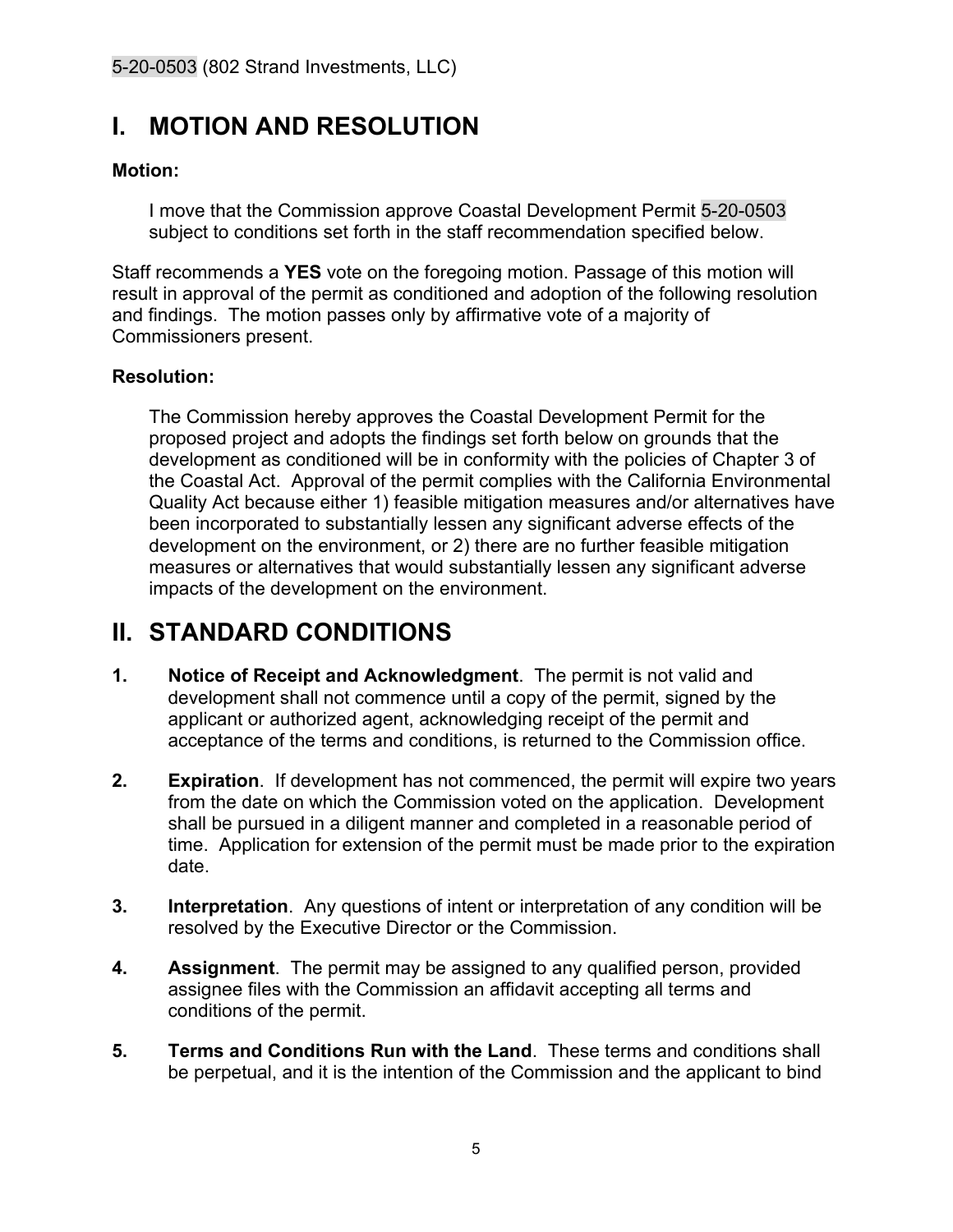all future owners and possessors of the subject property to the terms and conditions.

# <span id="page-5-0"></span>**III. SPECIAL CONDITIONS**

#### **1. Final Revised Plans.**

**A. PRIOR TO ISSUANCE OF THE COASTAL DEVELOPMENT PERMIT**, the applicant shall submit, for the review and written approval of the Executive Director, two full-size sets of the following revised final plans, modified as required below.

1. The applicant shall incorporate an accessory dwelling unit (ADU) that has been reviewed and approved by the City of Hermosa Beach into the design of the single-family residence.

**B.** All revised plans shall be prepared and certified by a licensed professional or professionals as applicable (e.g., architect, surveyor, geotechnical engineer), based on current information and professional standards, and shall be certified to ensure that they are consistent with the Commission's approval and with the recommendations of any required technical reports.

**C.** The permittee shall undertake development in conformance with the approved final plans unless the Commission amends this permit or the Executive Director provides a written determination that no amendment is legally required for any proposed minor deviations.

- **2. Retention of a Single-Family Residence and Accessory Dwelling Unit On-Site.**  The development approved by Coastal Development Permit No. 5-20-0503 is for construction of a single-family residence with a 552 square foot accessory dwelling unit (ADU). The applicants and all assigns/successors shall maintain the ADU as a separate residential unit. At no point may the ADU be incorporated into the singlefamily residence or converted to a non-residential use. Ingress and egress (doors) between the ADU and the primary residence are prohibited.
- **3. No Short-Term Rentals.** BY ACCEPTANCE OF THIS COASTAL DEVELOPMENT PERMIT, the applicants and all assigns/successors agree to prohibit short-term rental (less than 30 days) of the approved ADU for the life of the development.

#### **4. Waiver of Rights to Future Shoreline Protective Device**.

**A.** By acceptance of this permit, the applicant acknowledges that the development authorized by this permit- including the single-family residence, ADU, attached garage, foundations, and patio- constitutes new development under the Coastal Act, and is therefore not entitled to a shoreline protective device under Section 30235 of the Coastal Act. Thus, by acceptance of this permit, the applicant hereby waives, on behalf of itself and all successors and assigns, any rights to construct such devices that may exist under applicable law.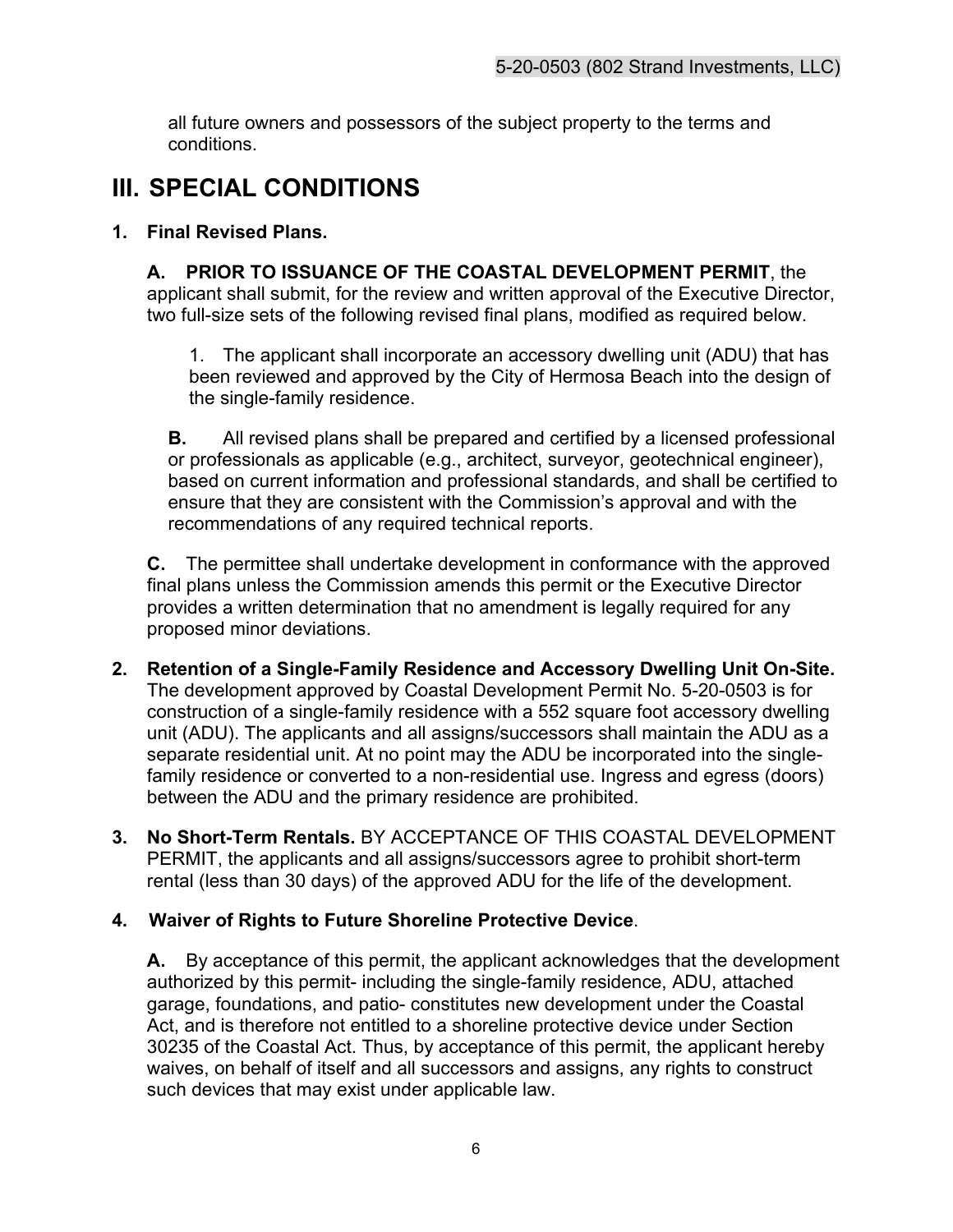**B.** By acceptance of this Permit, the applicant further agrees, on behalf of itself and all successors and assigns, that they are required to remove all or a portion of the development authorized by the permit, and restore the site, if:

(1) the City or any other government agency with legal jurisdiction has issued a final order, not overturned through any appeal or writ proceedings, determining that the structures are currently and permanently unsafe for occupancy or use due to damage or destruction from waves, flooding, erosion, bluff retreat, landslides, or other hazards related to coastal processes, and that there are no feasible measures that could make the structures suitable for habitation or use without the use of bluff or shoreline protective devices;

(2) essential services to the site (e.g., utilities, roads) can no longer feasibly be maintained due to the coastal hazards listed above;

(3) removal is required pursuant to LCP policies for sea level rise adaptation planning; or

(4) the development requires new and/or augmented shoreline protective devices that conflict with relevant LCP or Coastal Act policies.

In addition, the development approval does not permit encroachment onto public trust lands, and any future encroachment must be removed unless the Coastal Commission determines that the encroachment is legally permissible pursuant to the Coastal Act and authorizes it to remain. Any future encroachment would also be subject to the State Lands Commission's (or other designated trustee agency's) leasing approval.

#### **5. Water Quality, Drainage and Landscaping Plans.**

**A.** The applicants shall undertake development in accordance with the drainage and run-off control plan received by Commission staff on August 9, 2020 showing that roof and surface runoff will be captured with a trench drain and an on-site drainage system that connects to the municipal storm drain system. Vegetated landscaped areas shall only consist of native plants or non-native drought tolerant plants, which are non-invasive. No plant species listed as problematic and/or invasive by the California Native Plant Society, the California Exotic Pest Plant Council, or as may be identified from time to time by the State of California shall be employed or allowed to naturalize or persist on the site. No plant species listed as a 'noxious weed' by the State of California or the U.S. Federal Government shall be utilized within the property. The applicants shall incorporate Best Management Practices (BMPs) into the construction and post-construction phases of the subject development.

**B.** Any proposed changes to the approved plan shall be reported to the Executive Director. No changes to the approved plan shall occur without a Commission amendment to this coastal development permit unless the Executive Director determines that no amendment is legally required.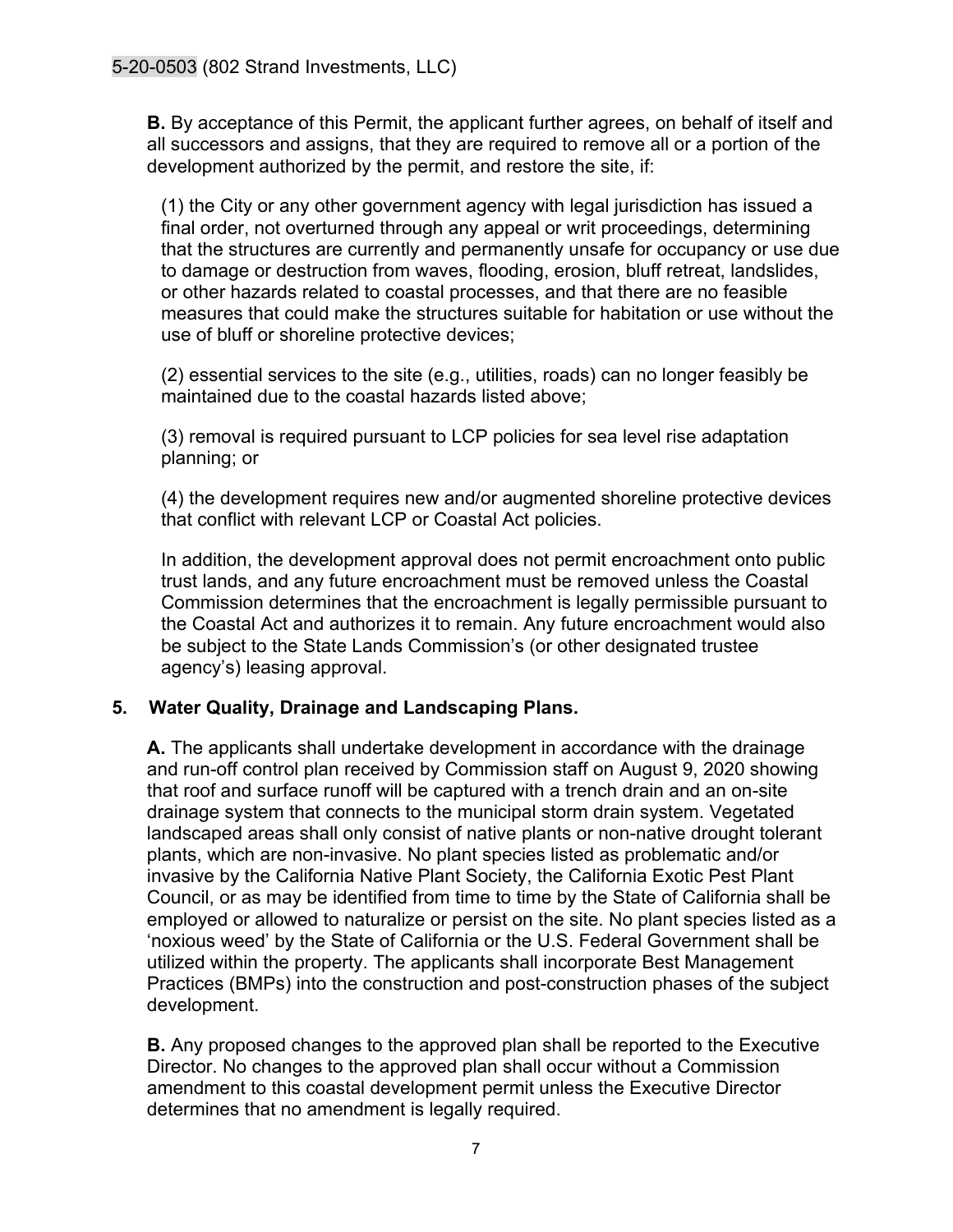- **6. Storage of Construction Materials, Mechanized Equipment, and Removal of Construction Debris.** The permittee shall comply with the following constructionrelated requirements:
	- **A.** No demolition or construction materials, debris, or waste shall be placed or stored where it may enter sensitive habitat, receiving waters or a storm drain, or be subject to wave, wind, rain, or tidal erosion and dispersion;
	- **B.** No demolition or construction equipment, materials, or activity shall be placed in or occur in any location that would result in impacts to environmentally sensitive habitat areas, streams, wetlands or their buffers;
	- **C.** Any and all debris resulting from demolition or construction activities shall be removed from the project site within 24 hours of completion of the project;
	- **D.** Demolition or construction debris and sediment shall be removed from work areas each day that demolition or construction occurs to prevent the accumulation of sediment and other debris that may be discharged into coastal waters;
	- **E.** All trash and debris shall be disposed in the proper trash and recycling receptacles at the end of every construction day;
	- **F.** The applicants shall provide adequate disposal facilities for solid waste, including excess concrete, produced during demolition or construction;
	- **G.** Debris shall be disposed of at a legal disposal site or recycled at a recycling facility. If the disposal site is located in the Coastal Zone, a coastal development permit or an amendment to this permit shall be required before disposal can take place unless the Executive Director determines that no amendment or new permit is legally required;
	- **H.** All stock piles and construction materials shall be covered, enclosed on all sides, shall be located as far away as possible from drain inlets and any waterway, and shall not be stored in contact with the soil;
	- **I.** Machinery and equipment shall be maintained and washed in confined areas specifically designed to control runoff. Thinners or solvents shall not be discharged into sanitary or storm sewer systems;
	- **J.** The discharge of any hazardous materials into any receiving waters shall be prohibited;
	- **K.** Spill prevention and control measures shall be implemented to ensure the proper handling and storage of petroleum products and other construction materials. Measures shall include a designated fueling and vehicle maintenance area with appropriate berms and protection to prevent any spillage of gasoline or related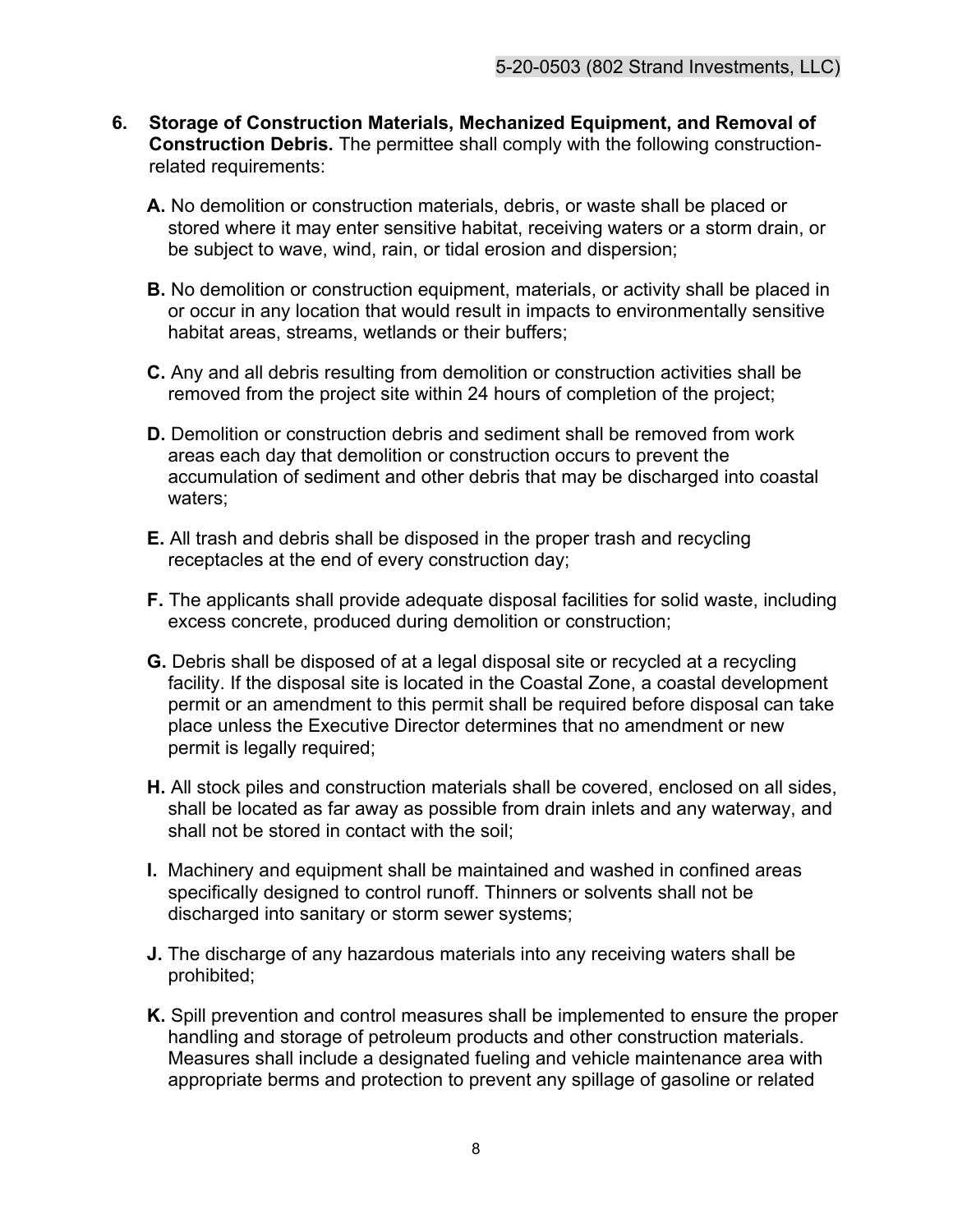petroleum products or contact with runoff. The area shall be located as far away from the receiving waters and storm drain inlets as possible;

- **L.** Best Management Practices (BMPs) and Good Housekeeping Practices (GHPs) designed to prevent spillage and/or runoff of demolition or construction-related materials, and to contain sediment or contaminants associated with demolition or construction activity, shall be implemented prior to the on-set of such activity; and
- **M.** All BMPs shall be maintained in a functional condition throughout the duration of construction activity.

#### **7. Encroachments.**

**A.** An approximately 180 square-ft. patio extending approximately 6 ft. into the public right-of-way, for approximately 30 ft. along the width of the seaward property line, and an approximately 1,760 sq. ft. patio extending approximately 22 ft. into the public right-of-way for approximately 80 feet along the length of the side yard property line (adjacent to  $8<sup>th</sup>$  Street) are the only developments allowed by this Coastal Development Permit (5-20-0503) in the City of Hermosa Beach Oceanfront Encroachment Area, at 802 The Strand, as shown in **[Exhibit](https://documents.coastal.ca.gov/reports/2021/3/Th13c/Th13c-3-2021-exhibits.pdf) 2**. Any development in the oceanfront public right-of-way, including additional improvements, repairs, and maintenance, cannot occur without an amendment to this coastal development permit or a new coastal development permit from the Coastal Commission, unless the Executive Director determines through written confirmation that no amendment or new permit is legally required.

- **8. City's Right to Revoke Encroachment Permit.** Approval of this coastal development permit shall not restrict the City's right and ability to revoke, without cause, the approved City encroachment permit in order to construct public access and recreation improvements within the public right-of-way.
- **9. Assumption of Risk, Waiver of Liability and Indemnity.** By acceptance of this permit, the applicant acknowledges and agrees (i) that the site may be subject to hazards from flooding, sea level rise, erosion and wave uprush; (ii) to assume the risks to the applicant and the property that is the subject of this permit of injury and damage from such hazards in connection with this permitted development; (iii) to unconditionally waive any claim of damage or liability against the Commission, its officers, agents, and employees for injury or damage from such hazards; and (iv) to indemnify and hold harmless the Commission, its officers, agents, and employees with respect to the Commission's approval of the project against any and all liability, claims, demands, damages, costs (including costs and fees incurred in defense of such claims), expenses, and amounts paid in settlement arising from any injury or damage due to such hazards.
- **10. Minimum Seaward Setbacks**. The rear (seaward) setback of the structure shall not be less than 5 feet from the property line. This shall apply to all habitable areas,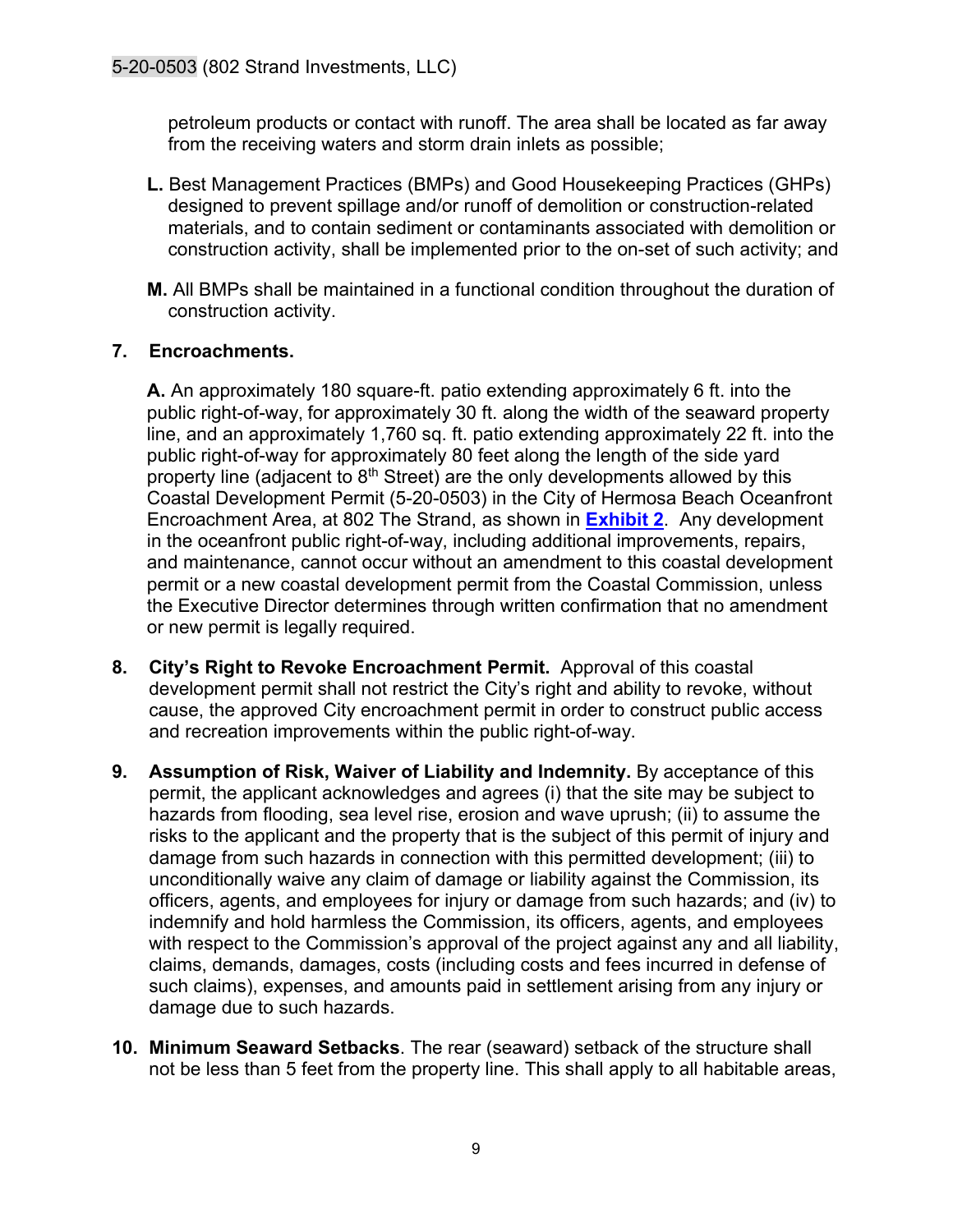non-habitable areas, and the foundation of the structure except for ground level patios.

- **11. Future Development.** This permit is only for the development described in coastal development permit (CDP) No. 5-20-0503. Pursuant to Title 14 California Code of Regulations (CCR) Section 13250(b)(6), the exemptions that would otherwise be provided in Public Resources Code (PRC) Section 30610(a) shall not apply to the development governed by CDP No. 5-20-0503. Accordingly, any future improvements to this structure authorized by this permit shall require an amendment to CDP No. 5-20-0503 from the Commission or shall require an additional CDP from the Commission or from the applicable certified local government. In addition, an amendment to CDP No. 5-20-0503 from the Commission or an additional CDP from the Commission or from the applicable certified local government shall be required for any repair or maintenance identified as requiring a permit pursuant to PRC Section 30610(d) and Title 14 CCR Sections 13252(a)-(b).
- **12. Deed Restriction.** PRIOR TO ISSUANCE OF THIS COASTAL DEVELOPMENT PERMIT, the applicant shall submit to the Executive Director for review and approval documentation demonstrating that the applicant has executed and recorded against the parcel(s) governed by this permit a deed restriction, in a form and content acceptable to the Executive Director: (1) indicating that, pursuant to this permit, the California Coastal Commission has authorized development on the subject property, subject to terms and conditions that restrict the use and enjoyment of that property; and (2) imposing the Special Conditions of this permit, as covenants, conditions and restrictions on the use and enjoyment of the Property. The deed restriction shall include a legal description of the entire parcel or parcels governed by this permit. The deed restriction shall also indicate that, in the event of an extinguishment or termination of the deed restriction for any reason, the terms and conditions of this permit, shall continue to restrict the use and enjoyment of the subject property so long as either this permit or the development it authorizes, or any part, modification, or amendment thereof, remains in existence on or with respect to the subject property.

# <span id="page-9-0"></span>**IV. FINDINGS AND DECLARATIONS**

# <span id="page-9-1"></span>**A. Project Description and Background**

The applicants are proposing to authorize the following development: 1) authorize an after-the-fact conversion of a 3,540 sq. ft., three-story duplex into a single-family residence; 2) demolish the 3,540 sq. ft. residence; and 3) construct a 3,762 sq. ft., threelevel single-family residence with an attached two-car garage (**[Exhibit 2](https://documents.coastal.ca.gov/reports/2021/3/Th13c/Th13c-3-2021-exhibits.pdf)**). The residence includes an attached 552 sq. ft. ground-level accessory dwelling unit (ADU) with a separate entry, kitchen/dining area, living room, bedroom area, and bathroom **[\(Exhibit](https://documents.coastal.ca.gov/reports/2021/3/Th13c/Th13c-3-2021-exhibits.pdf)  [3\)](https://documents.coastal.ca.gov/reports/2021/3/Th13c/Th13c-3-2021-exhibits.pdf)**. Non-invasive, drought tolerant landscaping is proposed for the project. Approximately 107 cubic yards of grading is proposed, and will be exported outside the coastal zone.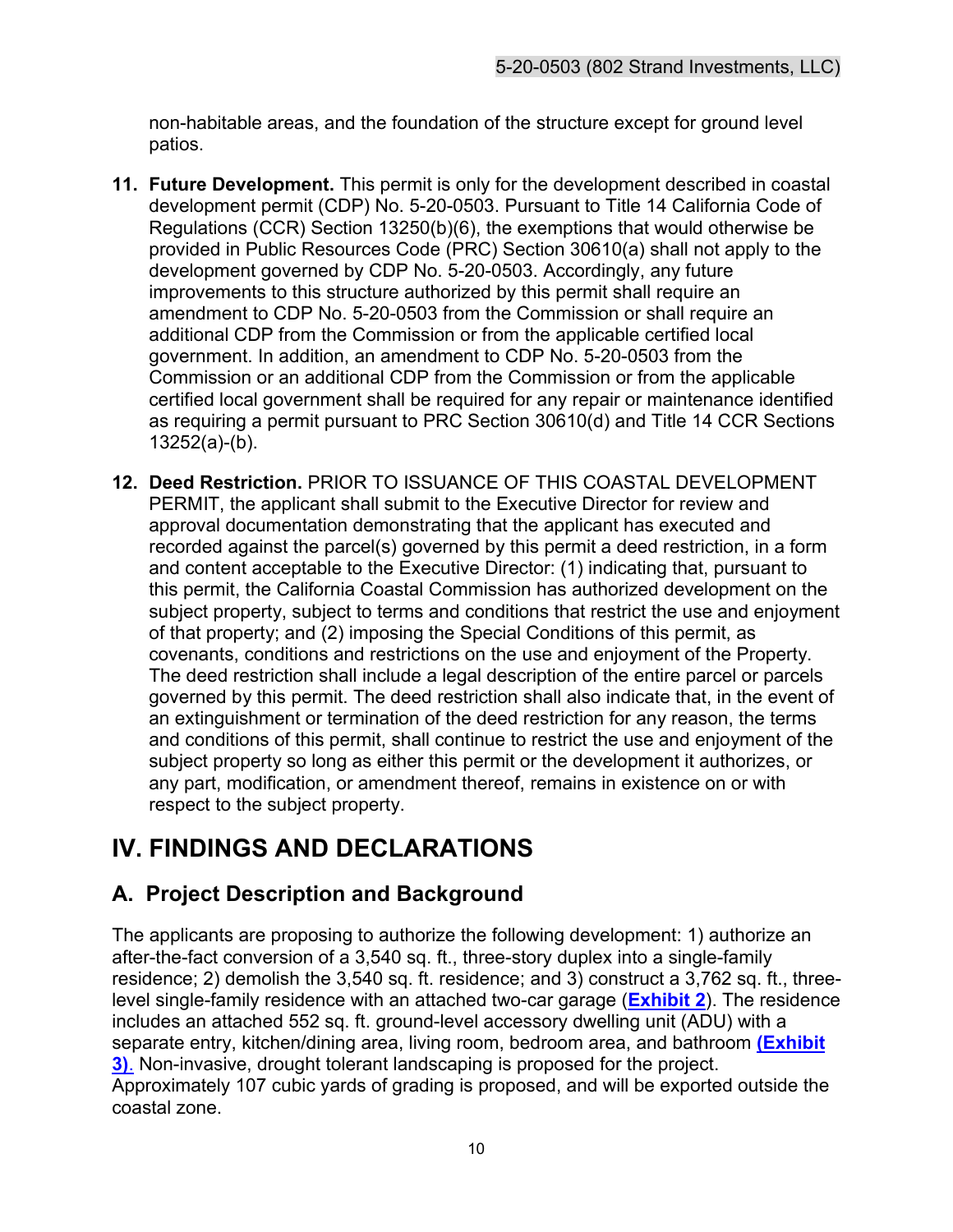The subject site is a 2,435 sq. ft. rectangular-shaped lot located adjacent to the public beach in a built out residential neighborhood in Hermosa Beach. The majority of the project site's surrounding parcels accommodate 2 to 3-story single family and multifamily residences (**[Exhibit 1](https://documents.coastal.ca.gov/reports/2021/3/Th13c/Th13c-3-2021-exhibits.pdf)**). The project site is designated in the certified LUP as a High-Density Residential lot, which corresponds to the R-3 zone in the City's uncertified zoning code. Pursuant to the LUP, the High Density, or R-3, zone allows multiple dwellings, and requires a minimum lot area of 950 sq. ft. for every dwelling unit. The proposed development (a single-family residence with an attached ADU) is a permitted use within the R-3 zone.

The Commission certified the City's LUP in 1982. However, the City does not yet have a certified Local Coastal Program (LCP). Therefore, the Chapter 3 policies of the Coastal Act constitute the standard of review for the project, with the certified LUP used as guidance.

#### **Project Site History**

The current structure was constructed as a four-unit residential structure in 1953, prior to passage of the Coastal Act. In 2002, the Commission approved CDP Waiver No. 5- 02-127-W for a 250 sq. ft. third story addition and a conversion of the four-unit structure into a duplex. In 2007, the duplex was converted into a single-family residence without the benefit of a CDP.<sup>1</sup>

The structure currently on-site is a single-family residence. However, as it will be explained later in this staff report, for purposes of analyzing the impacts of the proposed development, the project includes a remodel and conversion of a duplex to a single family residence because the conversion of the duplex to a single-family residence was not permitted through a CDP. This staff report will therefore analyze the impacts of the proposed conversion of a duplex to a single-family residence, as well as the demolition of the existing single-family residence and construction of a new single-family residence.

### <span id="page-10-0"></span>**B. Development**

Section 30250 of the Coastal Act states, in pertinent part:

"(a) New residential, commercial, or industrial development, except as otherwise provided in this division, shall be located within, contiguous with, or in close proximity to, existing developed areas able to accommodate it or, where such areas are not able to accommodate it, in other areas with adequate public services and where it will not have significant adverse effects, either individually or cumulatively, on coastal resources. In addition, land divisions, other than leases for agricultural uses, outside existing developed areas shall be permitted only where 50 percent of the usable parcels in the area have been developed

<sup>&</sup>lt;sup>1</sup> For additional information, refer to Section E: Unpermitted Development.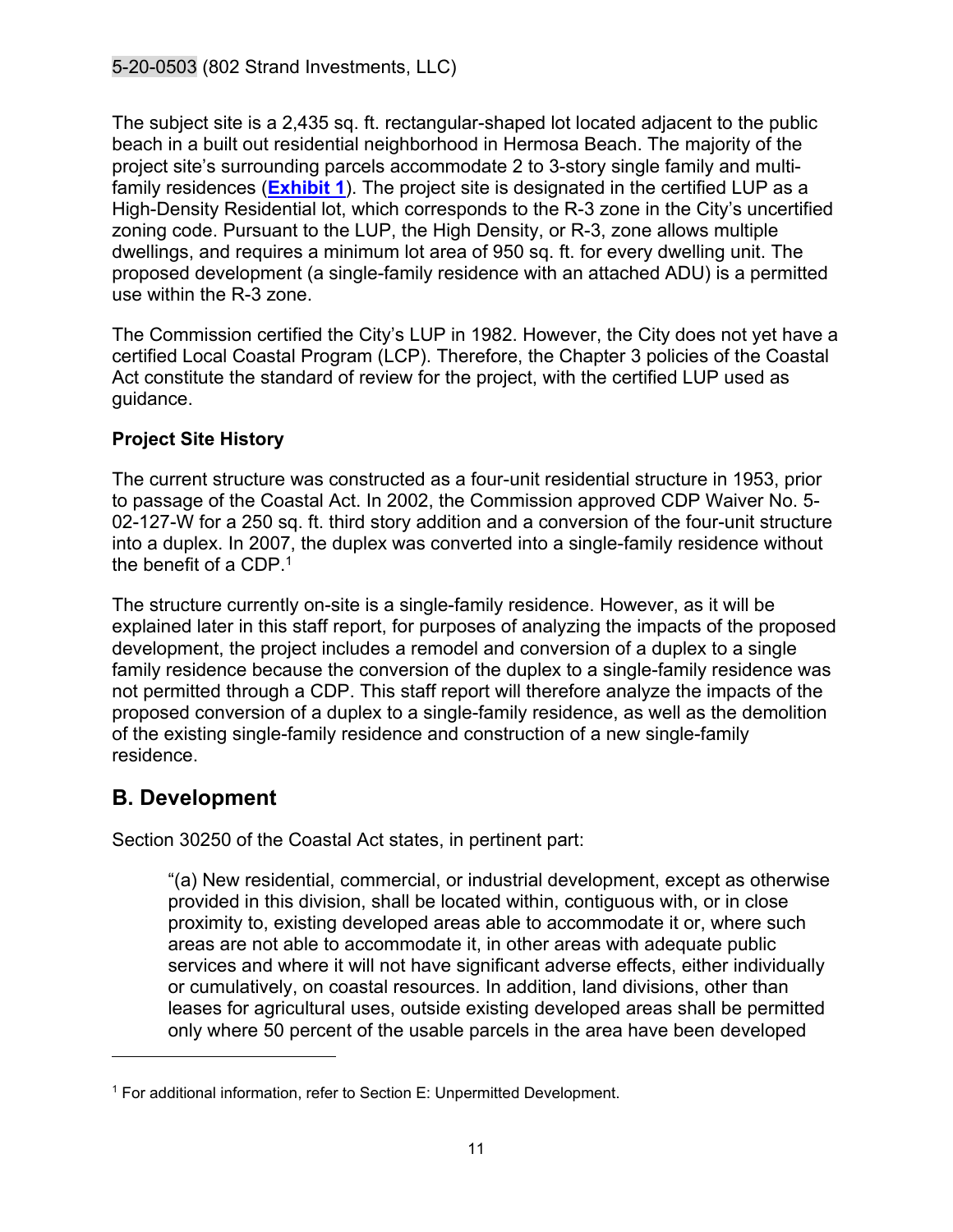and the created parcels would be no smaller than the average size of surrounding parcels."

Section 30251 of the Coastal Act states, in pertinent part:

"The scenic and visual qualities of coastal areas shall be considered and protected as a resource of public importance. Permitted development shall be sited and designed to protect views to and along the ocean and scenic coastal areas, to minimize the alteration of natural land forms, to be visually compatible with the character of surrounding areas, and, where feasible, to restore and enhance visual quality in visually degraded areas. New development in highly scenic areas such as those designated in the California Coastline Preservation and Recreation Plan prepared by the Department of Parks and Recreation and by local government shall be subordinate to the character of its setting."

Section 30253 of the Coastal Act states, in pertinent part:

"New development shall do all of the following:

(d) Minimize energy consumption and vehicle miles traveled"

LUP Section IV.B states:

Goals and Objectives

1. To preserve the City's existing diversified mix of age and income groups.

2. To preserve the City's existing diversified neighborhoods.

3. To promote and encourage the conservation, rehabilitation, and maintenance of the City's existing housing stock.

LUP Section IV.C.1 states, in relevant part:

Policy: To continue the current mix of low, moderate, and high housing densities.

Program: The Land Use Element of the General Plan shall continue to define low, medium, and high density residential areas within the City. (See Appendix I.)

Program: The Zoning Code shall continue to define the different building standards for each of the residential zones.

Coastal Act Section 30250 provides that new residential development shall be located in or in close proximity to existing developed areas that are able to accommodate it, or in other areas with adequate public services and where it will not have significant, cumulative adverse effects on coastal resources. Section 30251 requires new development to protect public views to and along the beach and other coastal areas; minimize landform alteration; and be designed consistent with the character of the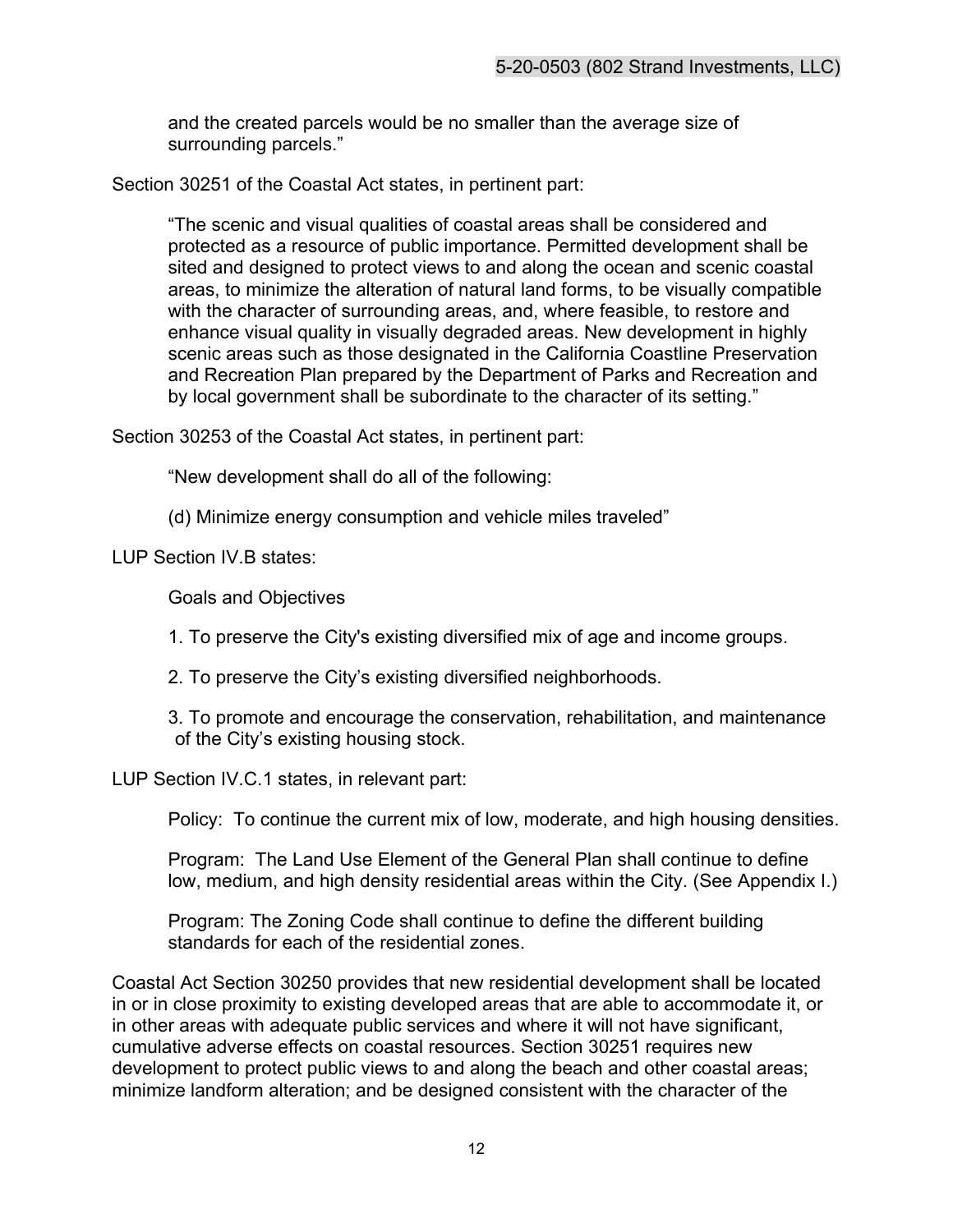surrounding area. Section 30253 requires that new development must minimize energy consumption and vehicle miles traveled. These policies together encourage "smart" growth by locating new development in appropriate areas that minimizes impacts on coastal resources and discourages residential sprawl in more rural or sparsely populated areas that are not adequately developed to support new residential development and where coastal resources could be threatened. Although the Coastal Act does not authorize the Commission to regulate or require affordable housing, Section 30604(f) directs the Commission to encourage low- and moderate-income housing opportunities.

The certified LUP identifies the preservation of existing housing stock as an important objective. Furthermore, the LUP also states the need to continue the *current* mix of low, moderate, and high housing densities (refer to LUP Sections IV.B and IV.C above). After certification of the LUP, however, the City made changes to their local planning documents that appear to be reducing, rather than preserving, existing housing stock in the coastal zone by restricting opportunities to construct duplexes and other multi-family residences, which is inconsistent with the certified LUP.

#### **Housing Trends in Hermosa Beach**

There is an apparent trend of development in Hermosa Beach of converting multi-family residential developments into single-family homes. The Commission approved at least 41 projects since 2014 that converted multi-family units to single-family residences (a total loss of 47 residential units) (**[Exhibit 5](https://documents.coastal.ca.gov/reports/2021/3/Th13c/Th13c-3-2021-exhibits.pdf)**). The Commission's approval of projects that would reduce housing density typically relied on Chapter 3 policies or certified LUP policies relating to the project sites; however, many decisions did not look at the cumulative impacts of loss of housing density in coastal areas or the importance of concentrating development in areas capable of supporting it for purposes of protecting coastal resources on a broader scale. In response to California's persisting housing crisis, however, the Commission has become increasingly concerned about the cumulative impacts of development trends that reduce housing density and increase development pressure in other, potentially sensitive, or hazardous areas in the coastal zone.<sup>2</sup>

#### **The Certified LUP's Density Limits**

The project site is designated in the certified LUP as a high-density residential lot. The certified LUP defines high-density development as follows:

HIGH DENSITY: 26 to 40 dwelling units per net acre. Uses in this category would be mostly apartment buildings, which would be required to meet carefully designed standards for building coverage, setbacks, open space and parking. Small lots within the area will result in lower densities in part, existing high densities will be compensated for by these small lots, medium density – spot developments. It is

<sup>&</sup>lt;sup>2</sup> Refer to the staff report for CDP Application No. 5-20-0530 (Stabler and English)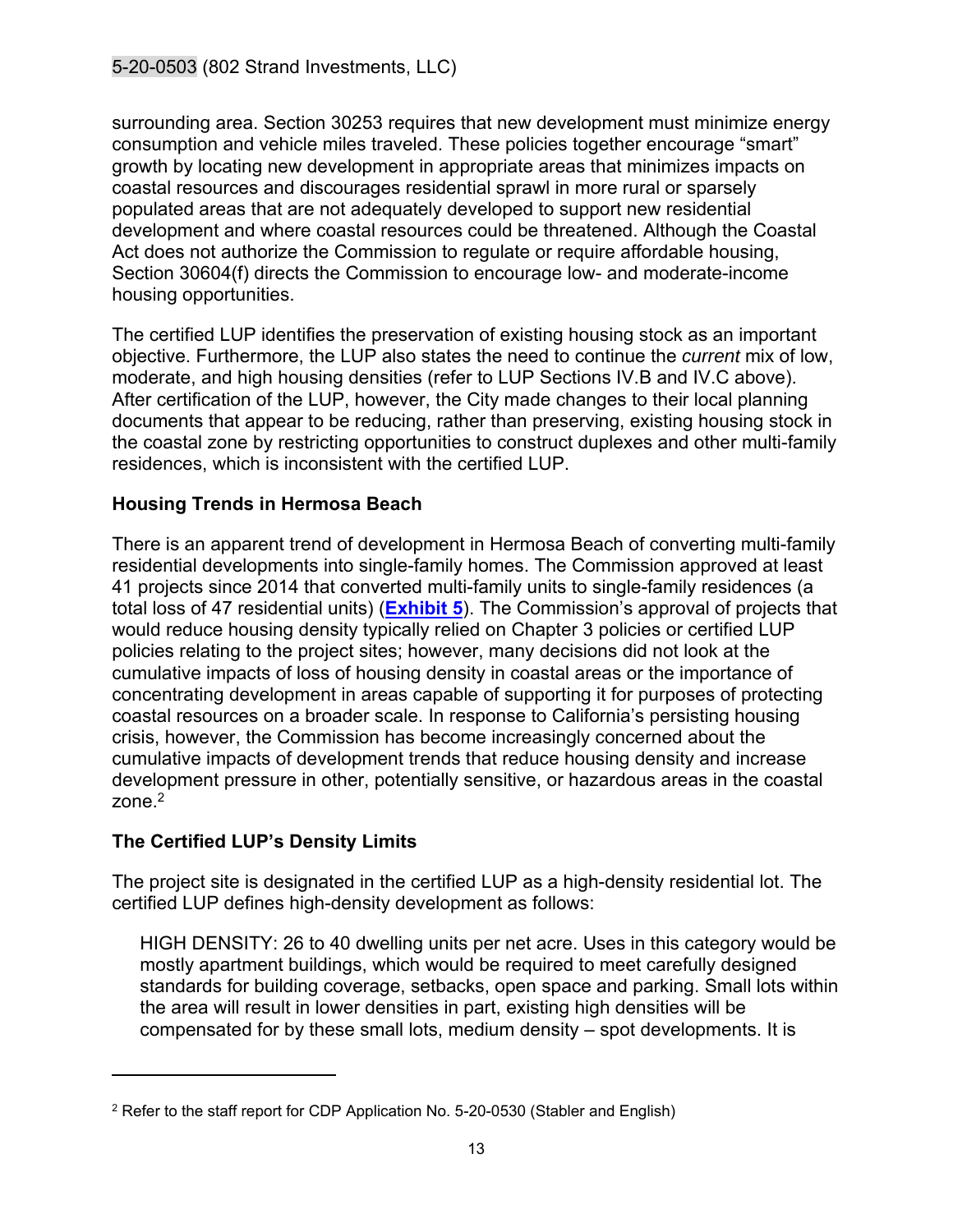intended that all future development in this area shall fall within the specified density range.

The LUP high-density designation corresponds to the R-3 zone in the City's uncertified zoning code. The certified LUP also includes the following development standards regarding the minimum lot area per dwelling unit for residential parcels based on the zoning designation:

| Zone   | <b>Uses</b>                                                                                           | Lot Area per Dwelling<br><b>Unit</b> |
|--------|-------------------------------------------------------------------------------------------------------|--------------------------------------|
| $R-1$  | Single family dwellings, accessory building                                                           | 1 lot/1 dwelling unit                |
| $R-2$  | Single-family dwellings built to R-1 standards;<br>duplexes; condominiums. (For lots less than 30 ft. | 1,200 sq. ft./1 dwelling unit        |
| $R-2B$ | wide, only a single-family residence)                                                                 |                                      |
| $R-3$  | Multiple Dwellings (For lots less than 2,400 sq. ft.,<br>only a single-family residence)              | 950 sq. ft./1 dwelling unit.         |
| $R-P$  | Residential use- develop to R-3 requirements                                                          | Same as R-3                          |
|        | Professional use- subject to Conditional Use Permit                                                   |                                      |

The current development of the site is consistent with the High-Density LUP designation in that two residential units are currently available on site. The certified LUP defines high-density development as consisting mostly of apartment buildings and lower density structures on small lots. The duplex that previously existed on-site was consistent with the certified LUP's minimum lot area per dwelling unit development standards (found in Appendix G of the certified LUP): in the R-3 zone, the project site can accommodate two on-site residential units, because it meets the minimum lot size of 2,400 sq. ft. In addition, the single-family residence that currently exists on-site is also consistent with the LUP's zoning designation, as is the proposed single-family residence.

#### **Application to this Project**

Section 30250 of the Coastal Act requires new development to be sited in existing developed areas where it can be accommodated without adverse cumulative impacts to coastal resources. Section 30253(d) requires new development to minimize energy consumption and vehicle miles traveled. Concentrating development in existing developed areas provides more opportunities for people to live near places they work and recreate, such as the beach, and, thereby, reduces impacts to coastal resources. Impacts to roads and vehicle miles traveled would be reduced by having a more intense stock of housing located closer to employment and recreational opportunities within the coastal zone. Also, by having a higher density in an existing developed area, more people are placed in a shared location encouraging the utility of public transit service,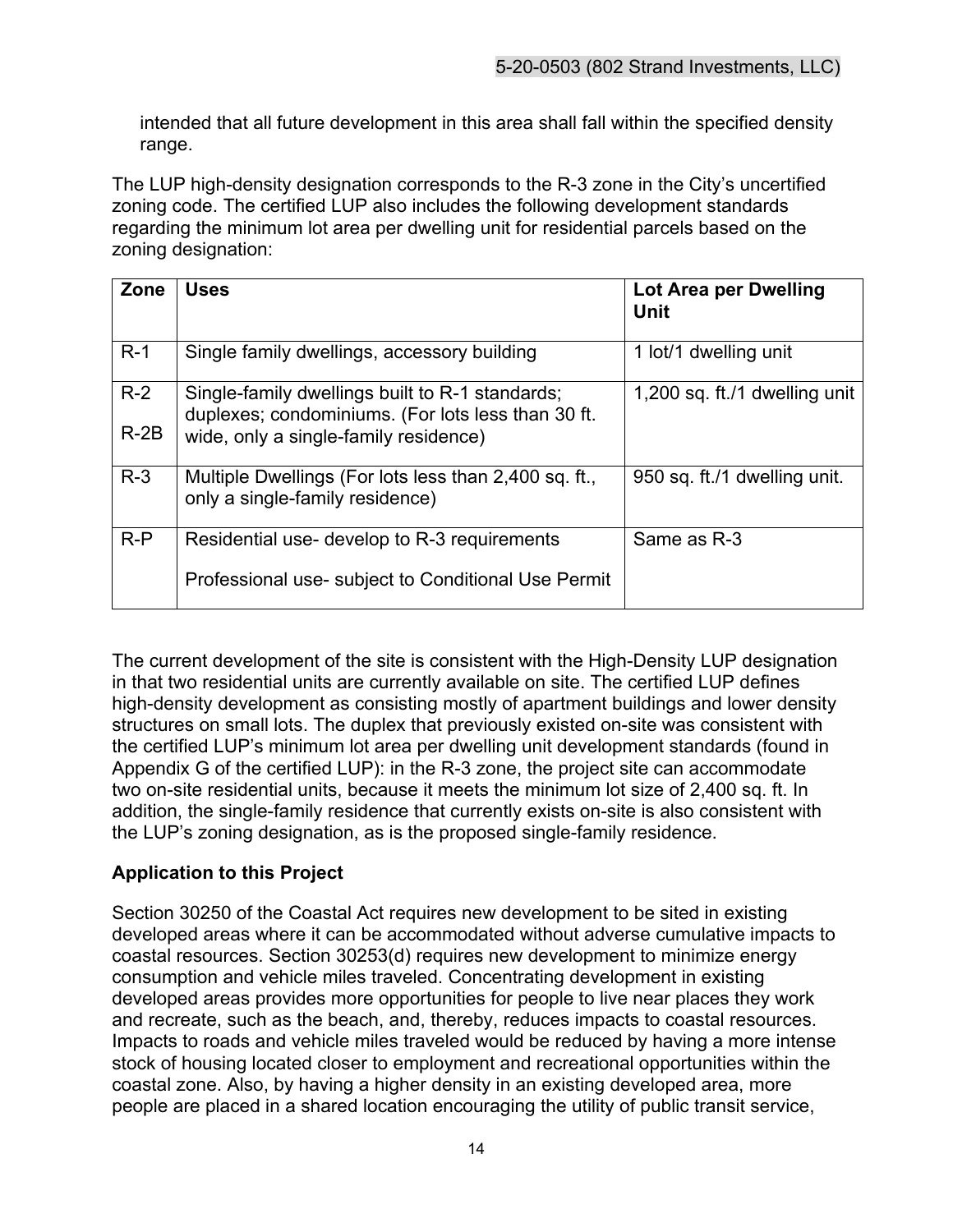which further aids in reducing the number of cars on streets, thus reducing impacts to coastal resources and public access. Siting dense development in urbanized areas reduces urban sprawl, and furthermore reduces the pressure to extend development into adjacent undeveloped areas, which may contain sensitive coastal resources, such as the nearby Santa Monica Mountains.

Maintaining the existing housing density or even increasing the housing density in areas with a public multi-modal transit system will help to reduce greenhouse gases that contribute to climate change and sea level rise. The project site is located in a dense, residentially zoned area where numerous residential opportunities are available. Grocery stores, shops, restaurants, and entertainment facilities are located within  $\frac{1}{2}$  a mile of the subject property, and can easily be accessed by walking, taking local buses, or by bicycle. In terms of regional public transit, the project site is located approximately 400 ft. (an approximately two-minute walk) from the Hermosa Avenue/6th Street Bus Stop. This bus stop is served by the Beach Cities Transit 109 line, which connects the three "Beach Cities (Redondo Beach, Hermosa Beach, and Manhattan Beach)" to El Segundo and LAX. The project site is also located 0.2 mile (an approximately fourminute walk) from the Commuter Express 438-line bus stop, which connects the South Bay Area to Downtown Los Angeles. Thus, the project site is in an already densely developed area that contains a multi-modal transit system that connects to the greater Los Angeles region. The project site is well-served by public transportation and other amenities and is not located in an area that is subject to coastal hazards.

Although this project would ultimately result in a loss of one residential unit, mitigated to some extent by the proposed ADU, discussed more fully below, the cumulative effect of the loss of residential housing in areas able to accommodate such density could unwittingly lead to increased pressure to develop housing in other areas that do not have adequate public transit and/or public services in the long run, thereby increasing reliance on automobiles (and, potentially, production of greenhouse gases), and in areas that are not appropriate for concentrated development, such as areas vulnerable to coastal hazards and sea level rise. As the recent changes to State housing laws demonstrate, given the existing housing shortages throughout the state, there is tremendous economic and political pressure to develop more housing opportunities; therefore, in the coastal zone, it is important to maintain density in already developed and appropriate areas to ensure protection of coastal resources.

Thus, the LUP policies to protect existing housing stock in Hermosa Beach support and are consistent with the Coastal Act policies encouraging concentrating development in areas that can accommodate more dense development. Although the project site is located in an area that would be appropriate for maintaining housing density and does raise concerns regarding the cumulative loss of housing density in Hermosa Beach, this case is complicated by the provisions of the City's uncertified Zoning Code that prohibit the development of a multi-family residence in this 2,435 sq. ft. lot, as it requires 1,320 sq. ft. of lot area per dwelling unit in R-3 zone. While the uncertified zoning code is not the standard of review, if the Commission were to approve a residential development on this parcel that was denser than that allowed by the City's zoning code, the applicants could have difficulty constructing the development due to the conflict with the zoning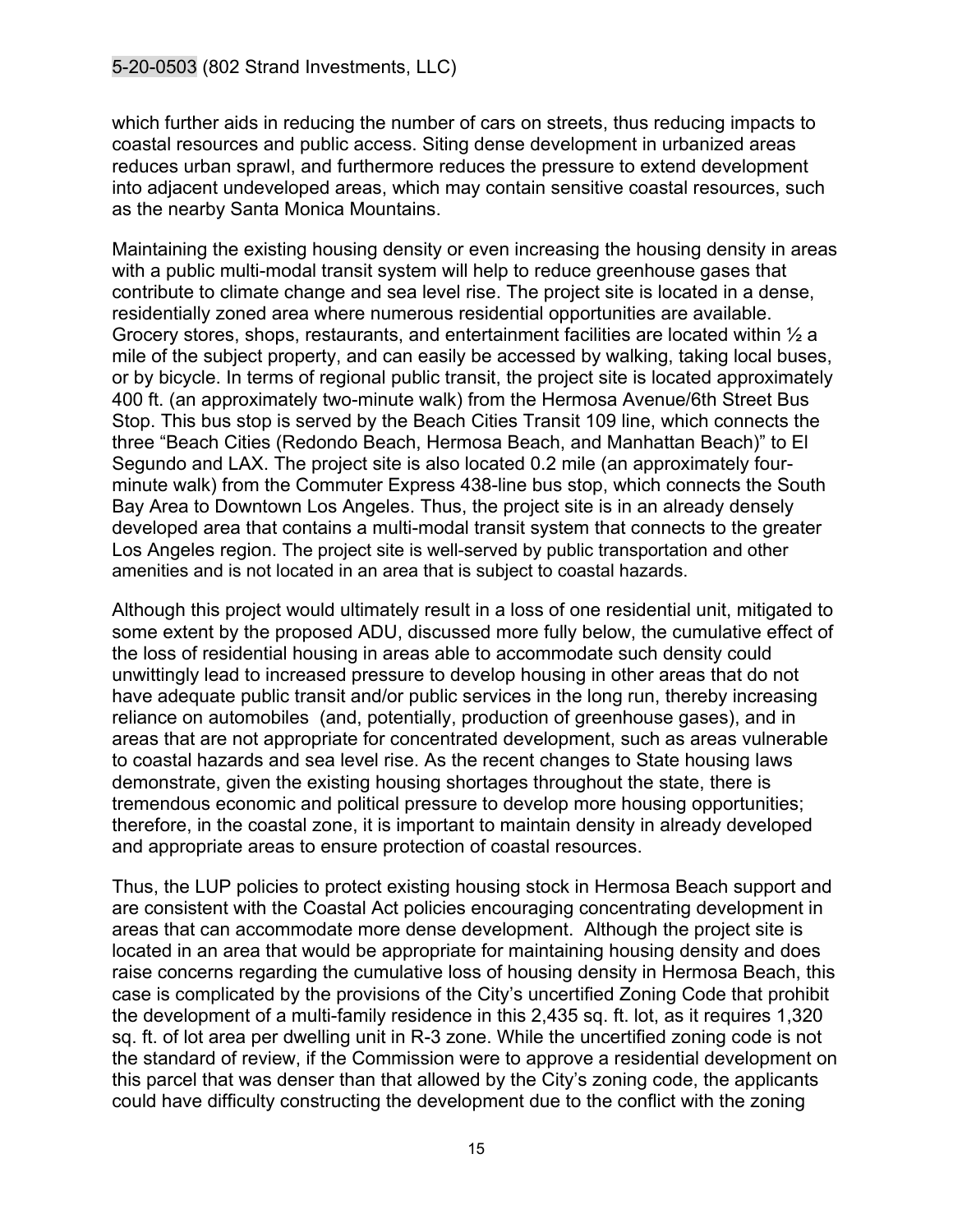code. The Commission must implement the Coastal Act, despite any inconsistencies with the uncertified zoning code, but there is a compromise approach available here that would allow the development to go forward in this case. Thus, the Commission can approve the project with an ADU as a compromise to mitigate the cumulative loss of housing density in Hermosa Beach.

#### **Housing Density and ADUs**

The former duplex was a conforming structure under the certified LUP that provided two units from 2002 until 2007, when the duplex was converted into a single-family residence without the benefit of a CDP. The unpermitted conversion of the duplex to the current single-family residence resulted in the loss of one residential unit. Accordingly, redevelopment of a single-family residence on this site would maintain the loss of one existing residential unit. In previous projects, the Commission has encouraged the development of an accessory dwelling unit (ADU) or junior accessory dwelling unit (JADU) to mitigate for lost residential units. In the high-density residential, or R-3 zone, the development of an ADU in conjunction with a single-family residence on the project site would be consistent with the certified LUP. $^3\,$  In addition, an ADU on the project site  $\,$ appears consistent with recent updates to statewide ADU laws that took effect January 1, 2020, as well as the City's uncertified ADU ordinance adopted on January 14, 2020 (Urgency Ordinance No.20-1403-U).<sup>4</sup>

On January 1, 2020, new housing laws went into effect that seek to address the statewide housing crisis by encouraging the maintenance of existing multi-family residential density (SB330) and provision of additional accessory dwelling units (Government Code §§ 65852.2, 65852.22). The Housing Crisis Act prohibits local governments from approving residential projects that would demolish more "dwelling units" than are created by the project (no net loss). The Housing Crisis Act does not apply to the Commission or modify the Coastal Act. Nevertheless, it appears that the City has taken the position that an ADU satisfies the no net loss requirement of the Housing Crisis Act. The subject project was submitted to the City after January 1, 2020.

From a Coastal Act perspective, ADUs raises concerns as to whether density will, in fact, be maintained in a manner consistent with Coastal Act development policies. Although ADUs are typically designed to function separately from the associated singlefamily residence, the ADU is inherently dependent on the single-family residence to

<sup>&</sup>lt;sup>3</sup> The certified LUP does not preclude ADUS/JADUs from being constructed in conjunction with a new or existing single-family residence.

<sup>4</sup> In previous applications in Hermosa Beach, the City of Hermosa Beach's former uncertified ADU ordinance restricted ADUs/JADUs to lots that were larger than 4,000 sq. feet and zoned single-family residential. Under the City's former ADU ordinance, the applicants for this project would not have been permitted to develop an ADU. However, as of January 1, 2020, the City's former ADU ordinance, which was not consistent with the new ADU law because it included a minimum lot size requirement, was deemed "null and void" under the new state ADU law (Government Code § 65852.2(a)(4)). And, on January 14, 2020, the City adopted a new ADU ordinance consistent with the state ADU.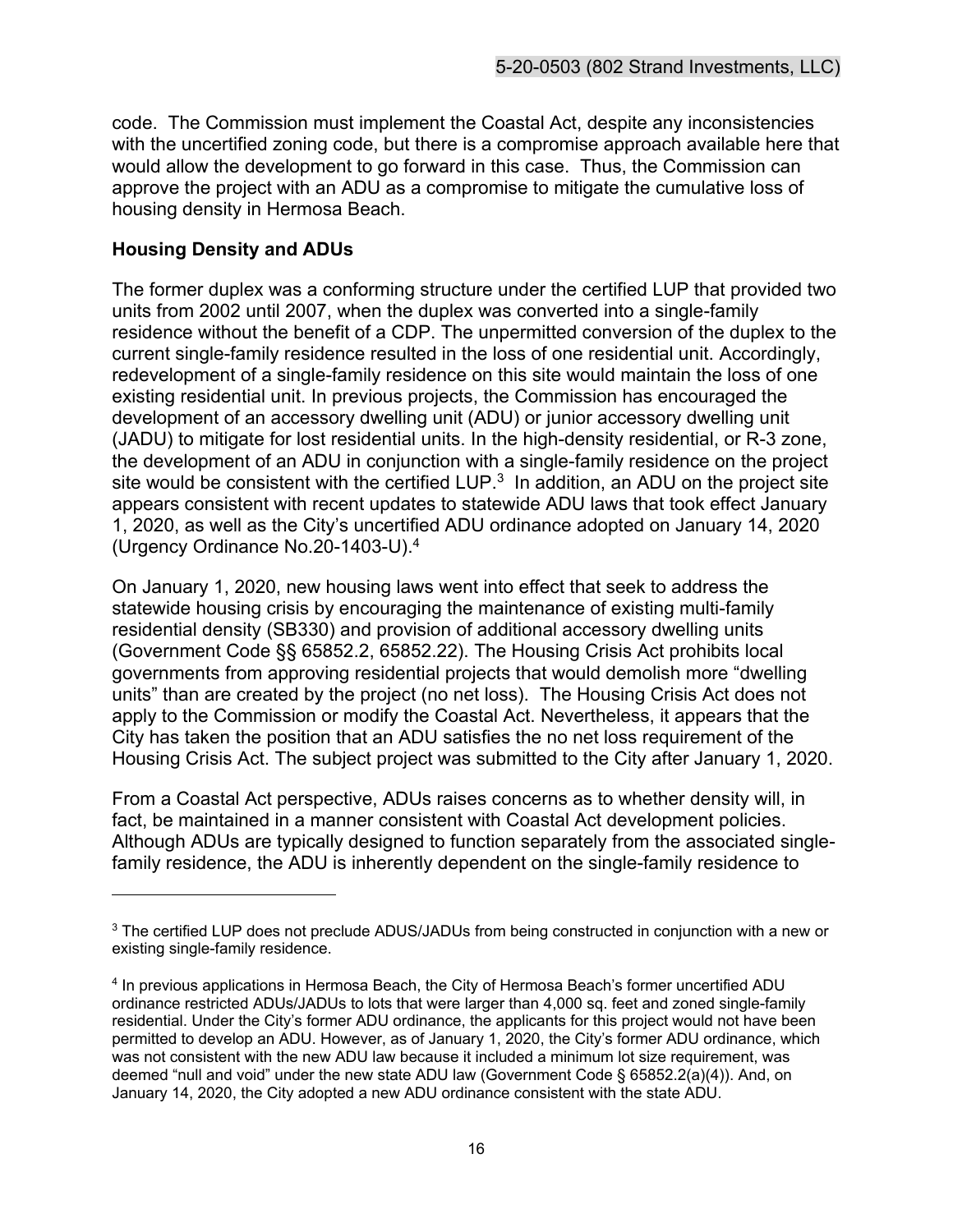serve as a housing unit. ADUs share utility lines (power, water) with the associated single-family residence and cannot be sold separately from the primary residence. This differs from a duplex, where the units can have separate utility connections and could be sold independently from one another, if converted to a condominium. In addition, it is more difficult to enforce the continuous provision of an ADU as compared to a duplex. The Commission, for instance, does not have the authority to require that an ADU be rented out for the life of the structure. In addition, due to their size, ADUs are more easily left vacant or used by the residents of the primary single-family residence, rather than rented out.

In this case, the applicant has proposed to mitigate the unpermitted reduction of residential units by constructing an attached 552 square foot ADU located on the ground level of the residence that features a separate exterior entry (pursuant to the State's ADU requirements), a kitchen and dining area, living room area, sleeping area, and bathroom (**[Exhibit 3](https://documents.coastal.ca.gov/reports/2021/3/Th13c/Th13c-3-2021-exhibits.pdf)**). The ADU is oriented on the seaward side of the proposed new structure, and the featured beach-fronting windows offer light, air, and a view to the beach. The ADU design is comparable to a standard studio unit and has been designed to function as a reasonable residence for an individual or a couple. As long as the proposed ADU is maintained as a separate unit, the proposed single-family residence and ADU could mitigate for the residential unit that was lost in 2007 when the former duplex was converted to a single-family residence. Therefore the Commission imposes **Special Conditions 1,2,3, and 13. Special Condition 1** requires the applicants to submit final revised plans demonstrating that the proposed ADU design has been approved by the City of Hermosa Beach. **Special Condition 2** requires the applicant to retain the single-family home and the attached ADU as separate units and prohibits ingress or egress (doors) between the ADU and the primary residence. The Hermosa Beach ADU ordinance prohibits short term rental of ADUs (Ref: Urgency Ordinance No.20-1403-U). Therefore, **Special Condition 3** memorializes this City requirement to further mitigate the loss of housing density on the subject site. To ensure that any prospective future owners of the property are made aware of the applicability of the conditions of this permit, the Commission imposes **Special Condition 12** requires that the property owners record a deed restriction against the property, referencing all of the Special Conditions of this permit.

As explained above, the Coastal Act encourages the concentration of development in already developed areas that can accommodate it (PRC 30250) and the minimization of vehicle miles traveled (PRC 30253(e)). The certified LUP (which is not the standard of review but provides guidance) does not preclude ADUs from being developed in conjunction with a new or existing single-family residence. The project will contribute somewhat to the cumulative loss of housing density in Hermosa, although the impact will be mitigated by the proposed ADU. The construction of a single-family residence with an ADU is a reasonable compromise approach in this case, given the local zoning requirements, to minimize cumulative loss of housing density while remaining consistent with the certified LUP and the Coastal Act, and allow development that is also consistent with the local zoning code.

#### **Community Character**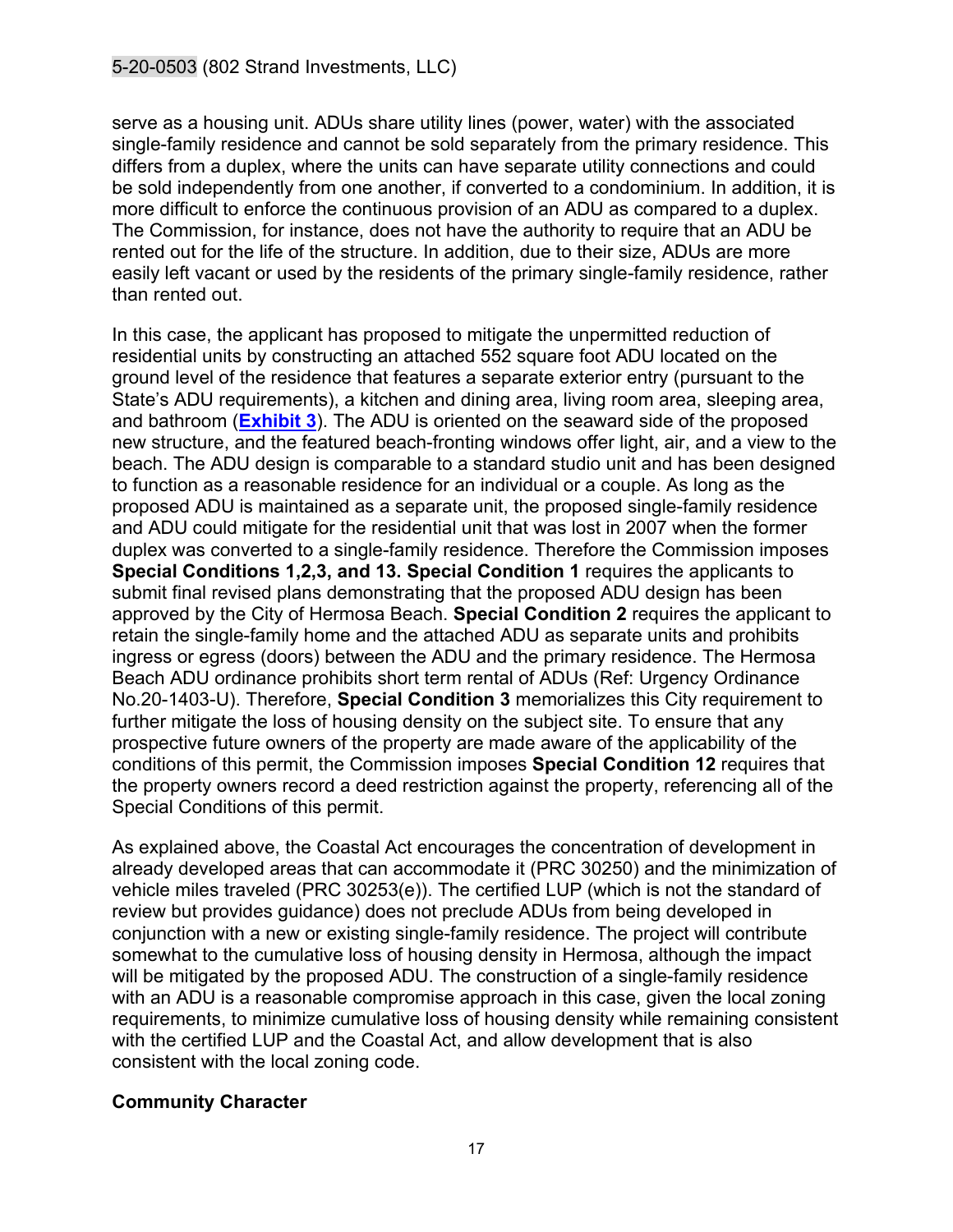To better understand the character of the neighborhood, Commission staff conducted a survey of residential properties surrounding the project site to identify single-family and multi-family residences **[\(Exhibit 4\)](https://documents.coastal.ca.gov/reports/2021/3/Th13c/Th13c-3-2021-exhibits.pdf)**. The survey area encompassed the lots bounded by  $10<sup>th</sup>$  Street to the north,  $8<sup>th</sup>$  Street to the south, The Strand to the west, and Monterey Boulevard to the east. Of the total of 43 residential lots that were included in the survey area, 17 lots featured single family residences, 12 lots featured duplexes and 13 lots featured multi-family residences (3 units or more).

The results of the community character analysis indicate that the surrounding lots are currently developed with about 27% duplexes, 30% multi-family residences (consisting of between 3-5 units) and about 39% single-family residences. Given the fairly even distribution between of single-family residences, duplexes, and multi-family residences in this area, a new single-family residence with an ADU would not have an adverse impact on the community character of the area. Maintaining two units on site is consistent with the certified LUP goal to protect the current diversified mix of housing. As a single-family home with an ADU on a 2,435 sq. ft. lot, the proposed development is consistent with the certified LUP, which allows for a maximum of two units on the site.

As mentioned above, the project will contribute to the cumulative loss of housing density in Hermosa Beach. However, in this case, the construction of a single-family residence with an ADU, is a compromise approach to minimize cumulative loss of housing density while remaining consistent with the certified LUP and the Coastal Act, and still allow the applicants to develop on the site under the City's Zoning Code. As proposed by the applicants and conditioned by the Commission, the project can be found to be consistent with Sections 30250, 30251, and 30253 of the Coastal Act pertaining to new development and community character.

# <span id="page-17-0"></span>**C. Public Access**

Section 30210 of the Coastal Act states:

"In carrying out the requirement of Section 4 of Article X of the California Constitution, maximum access, which shall be conspicuously posted, and recreational opportunities shall be provided for all the people consistent with public safety needs and the need to protect public rights, rights of private property owners, and natural resource areas from overuse."

Section 30211 of the Coastal Act states:

"Development shall not interfere with the public's right of access to the sea where acquired through use or legislative authorization, including, but not limited to, the use of dry sand and rocky coastal beaches to the first line of terrestrial vegetation."

Section 30212 of the Coastal Act states, in pertinent part: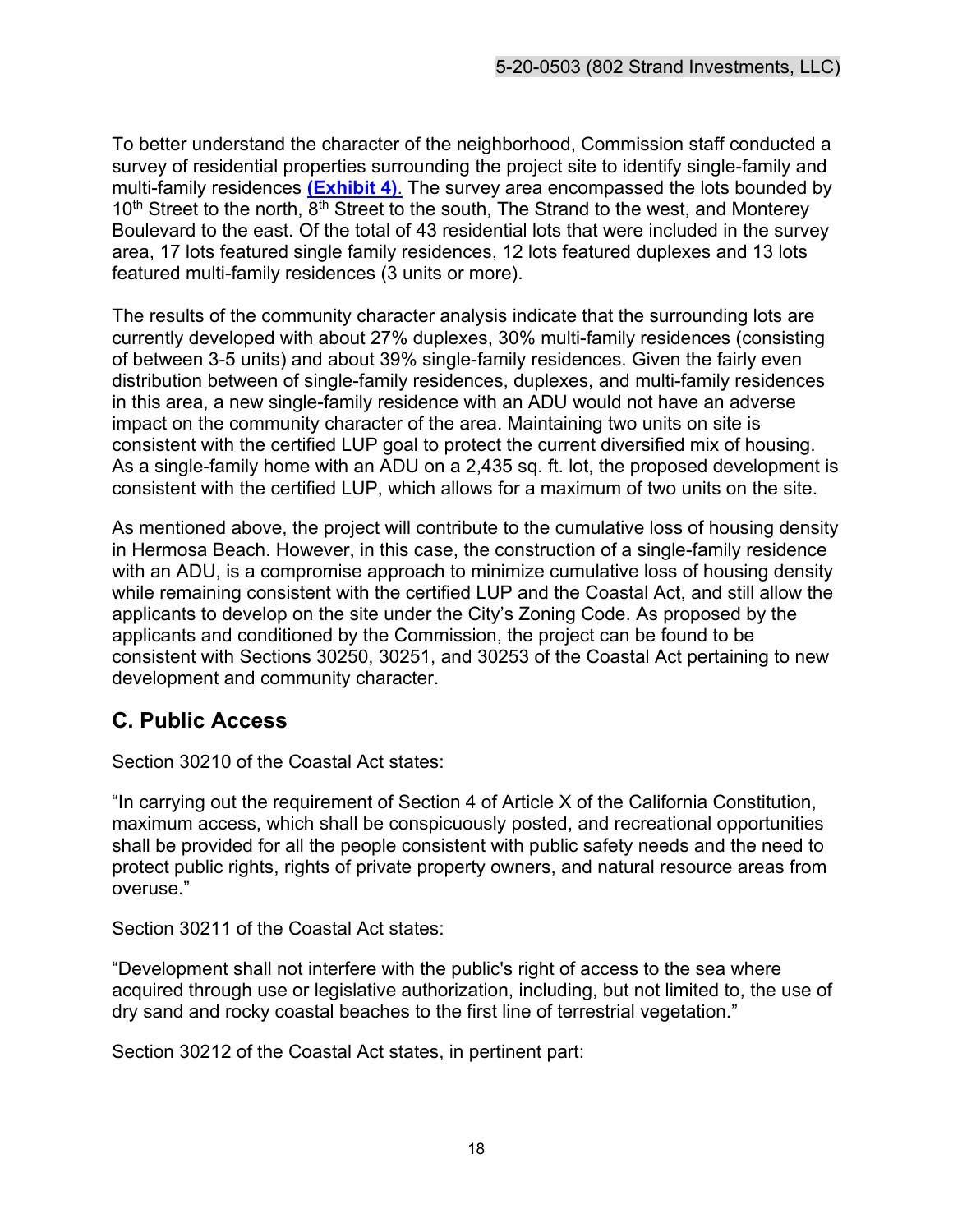(a) Public access from the nearest public roadway to the shoreline and along the coast shall be provided in new development projects except where:

…

(2) adequate access exists nearby, …

The project site is located adjacent to The Strand, an approximately 26-ft. wide public lateral walkway that extends for approximately four miles between 45th Street (the border between El Segundo and Manhattan Beach) to Herondo Street (the border between Hermosa Beach and Redondo Beach). **[\(Exhibit 1\)](https://documents.coastal.ca.gov/reports/2021/3/Th13c/Th13c-3-2021-exhibits.pdf)**. Approximately 20 ft. of The Strand is developed with a paved multi-use path used by both residents and visitors for recreational purposes such as walking, jogging, biking, etc., as well as for access to the shoreline. Portions of The Strand contains approximately 5-6 ft. of private encroachments that have been developed by adjacent homeowners pursuant to the City's encroachment permit program. The project site is also located adjacent to  $8<sup>th</sup>$ Street, which serves as a public beach access road via an 8.5 ft. wide public sidewalk.

The project proposes a six-foot wide, approximately 180 sq. ft. encroachment area adjacent to The Strand and a 22-ft. wide, approximately 1,760 sq. ft. wide encroachment area adjacent to  $8<sup>th</sup>$  Street. The encroachment areas would contain landscaping and temporary development (such as patio furniture and a BBQ grill), but would not include any permanent development. The City of Hermosa Beach administers the Encroachment Permit Program for the encroachment areas adjacent to the Strand and adjacent to 8<sup>th</sup> Street. The applicant has provided evidence of payment to the encroachment permit program. Moreover, the project will not adversely impact the public's ability to recreate to and along The Strand. The proposed structure is setback five feet from the seaward property line and three feet from the side yard property adjacent to 8<sup>th</sup> Street, consistent with the certified LUP's setback requirements. Neither of the two proposed encroachment areas obstruct the Strand or  $8<sup>th</sup>$  Street public walkways. Therefore, as proposed, the development would not have any new adverse impact on public access to the coast or to nearby recreational facilities.

The project has been designed and conditioned to be consistent with the relevant Coastal Act Chapter 3 policies. However, the project's location adjacent to the beach may cause adverse impacts to coastal views and public access. Section 13250 of the Title 14 California Code of Regulations (CCR) states that internal floor area additions that are less than 10 percent of the current structure's floor area, and height increases of less than 10 percent of the current structure's height, are exempt from permit requirements, given that the structure is between the beach and the first public access road parallel to the beach. However, for the residences adjacent to The Strand, even minimal increases in height or floor area have the potential to impact public beach access routes or close off view corridors from public viewing areas. Therefore, the Commission imposes **Special Conditions 7,8,10, and 11. Special Condition 7**  requires the applicant to submit evidence of enrollment in the City's Encroachment Permit program for the proposed encroachment areas described above. **Special Condition 8** memorializes the City's authority to revoke its encroachment permits if the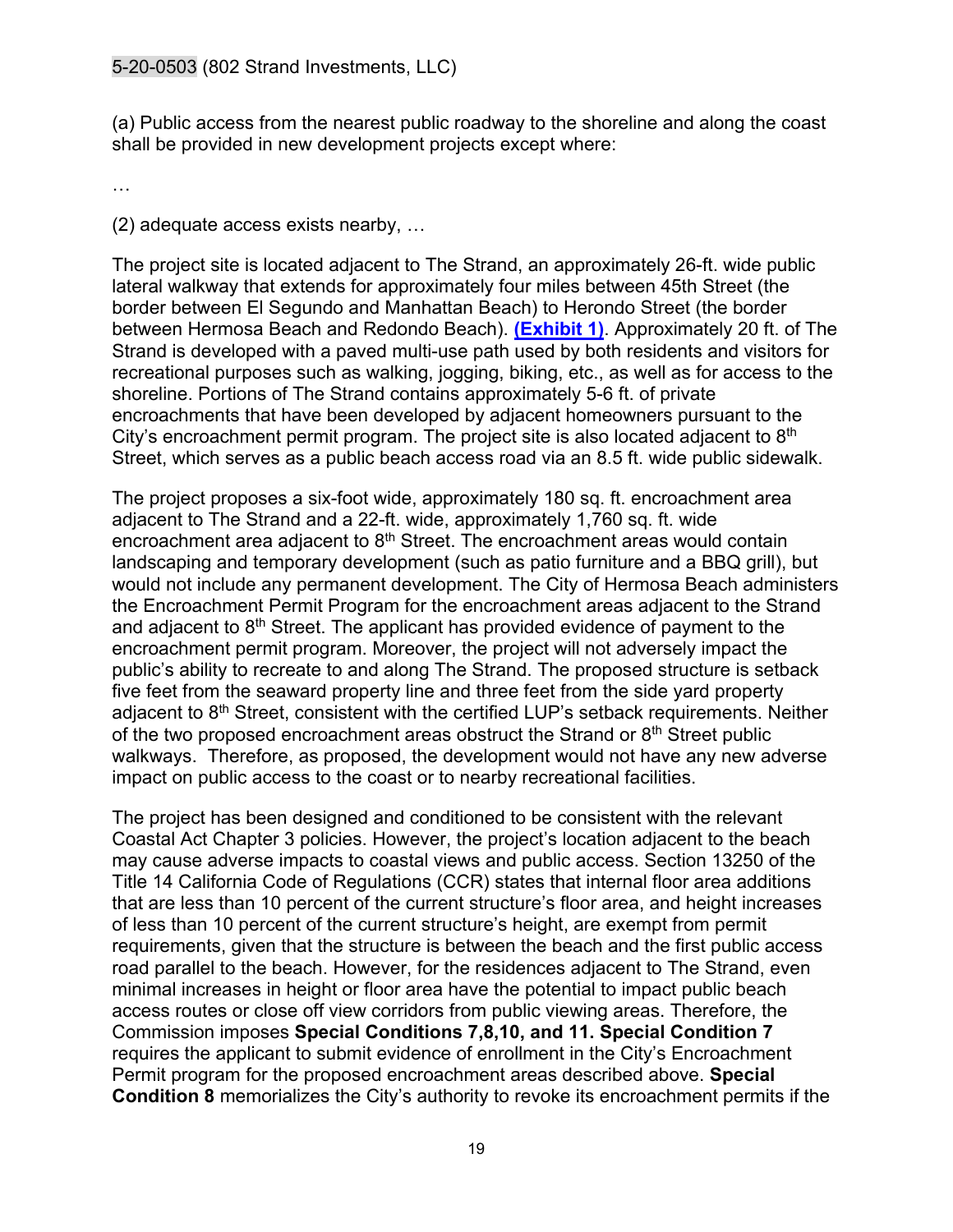Strand must be relocated landward due to Coastal hazards. **Special Condition 10**  requires the applicant to adhere to a minimum five-foot seaward setback for all habitable and non-habitable portions of the residence, except for ground-level patios. Finally, **Special Condition 11** requires the applicant to submit a new CDP application or amendment application for any future improvements, even those improvements that would normally be exempt from permit requirements under Section 13250 of the Title 14 CCR.

As proposed and conditioned, the proposed development will not have any new adverse impact on public access to the coast or to nearby recreational facilities. Thus, as conditioned, the proposed development conforms to Sections 30210, 30211, and 30212 of the Coastal Act.

## <span id="page-19-0"></span>**D. Hazards**

Section 30253 of the Coastal Act states, in pertinent part:

"New development shall do all of the following:

(a) Minimize risks to life and property in areas of high geologic, flood, and fire hazard.

(b) Assure stability and structural integrity, and neither create nor contribute significantly to erosion, geologic instability, or destruction of the site or surrounding area or in any way require the construction of protective devices that would substantially alter natural landforms along bluffs and cliffs."

Section 30253 of the Coastal Act requires that new development minimize risks to life and property in hazardous areas, including areas subject to flooding. New development must also not significantly contribute to erosion or destruction of the site or surrounding area or require the construction of protective devices that would substantially alter natural landforms along bluffs and cliffs. The proposed project raises potential hazards concerns related to the project site's location on an oceanfront lot, as well its location in a low-lying area that is inherently vulnerable to flooding. Thus, potential hazards issues that must be addressed include the potential for erosion, flooding, wave runup, and storm hazards associated with oceanfront development, as well as the risks of locating development in an area that is currently vulnerable to flooding. Both of these hazards concerns may be exacerbated by sea level rise that is expected to occur over the coming decades. These hazards issues are discussed more fully below.

#### **Sea Level Rise**

Sea level has been rising for many years. Several different approaches have been used to analyze the global tide gauge records in order to assess the spatial and temporal variations, and these efforts have yielded sea level rise rates ranging from about 1.2 mm/year to 1.7 mm/year (about 0.5 to 0.7 inches/decade) for the 20th century, but since 1990 the rate has more than doubled, and the rate of sea level rise continues to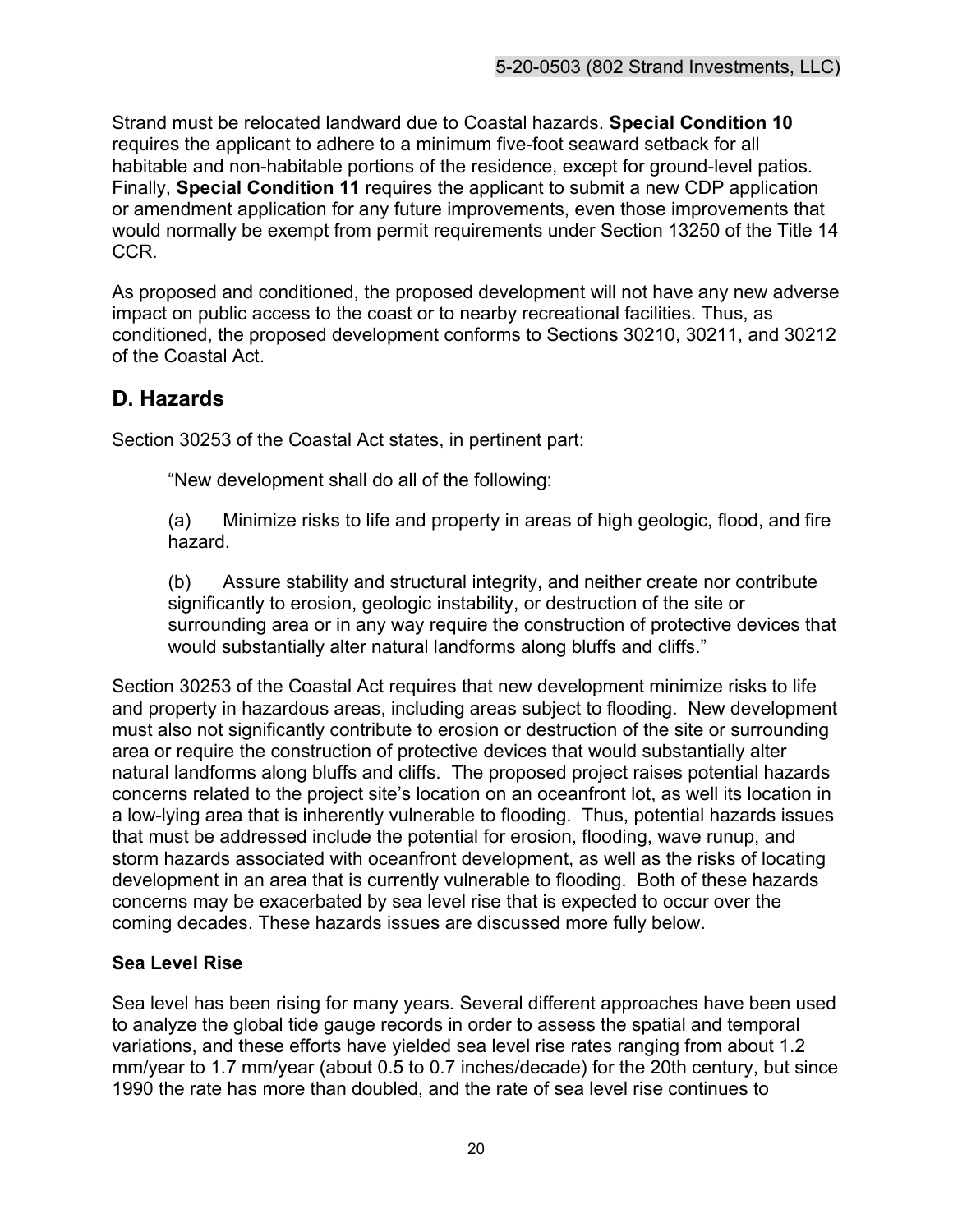accelerate. Since the advent of satellite altimetry in 1993, measurements of absolute sea level from space indicate an average global rate of sea level rise of 3.4 mm/year or 1.3 inches/decade – more than twice the average rate over the 20th century and greater than any time over the past one thousand years. Recent observations of sea level along parts of the California coast have shown some anomalous trends; however, there is unequivocal evidence that the climate is warming, and such warming is expected to cause sea levels to rise at an accelerating rate throughout this century.

The State of California has undertaken significant research to understand how much sea level rise to expect over this century and to anticipate the likely impacts of such sea level rise. On November 7, 2018, the Commission adopted a science update to its Sea level Rise Policy Guidance. This document provides interpretive guidelines to ensure that projects are designed and built in a way that minimizes sea level rise risks to the development and avoids related impacts to coastal resources, consistent with Coastal Act Section 30253. These guidelines state, "to comply with Coastal Act Section 30253 or the equivalent LCP section, projects will need to be planned, located, designed, and engineered for the changing water levels and associated impacts that might occur over the life of the development." The most recent projections in the statewide sea level rise guidance indicate that sea levels in this area may rise between 5.5 feet and 6.8 feet by the year 2100, though there is a risk of much more significant sea level rise depending on various uncertainties, including the dynamics of ice sheet loss. The projection is given in a range largely because researchers cannot know exactly how much greenhouse gases we will continue to emit over the coming decades – large-scale curtailment of greenhouse gas emissions would keep sea level rise towards the lower end of the projections, while business as usual emissions scenarios would result in the higher end of the projections. Because the world has continued along the "business as usual" scenario (and data suggests temperatures and sea level rise are tracking along the higher projections), the Ocean Protection Council and the Natural Resources Agency have continued to recommend that we avoid relying on the lower projections in planning and decision-making processes.

As our understanding of sea level rise continues to evolve, it is possible that sea level rise projections will continue to change as well (as evidenced by the recent updates to best available science). While uncertainty will remain with regard to exactly how much sea levels will rise and when, the direction of sea level change is clear and it is critical to continue to assess sea level rise vulnerabilities when planning for future development. Importantly, maintaining a precautionary approach that considers high or even extreme sea level rise rates and includes planning for future adaptation will help ensure that decisions are made that will result in a resilient coastal California.

On the California coast, the effect of a rise in sea level will be the landward migration of the intersection of the ocean with the shore, which will result in increased flooding, erosion, and storm impacts to coastal areas. For fixed structures on the shoreline, such as a seawall, an increase in sea level will increase the inundation of the structure. More of the structure will be inundated or underwater than is inundated now and the portions of the structure that are now underwater part of the time will be underwater more frequently. Accompanying this rise in sea level will be an increase in wave heights and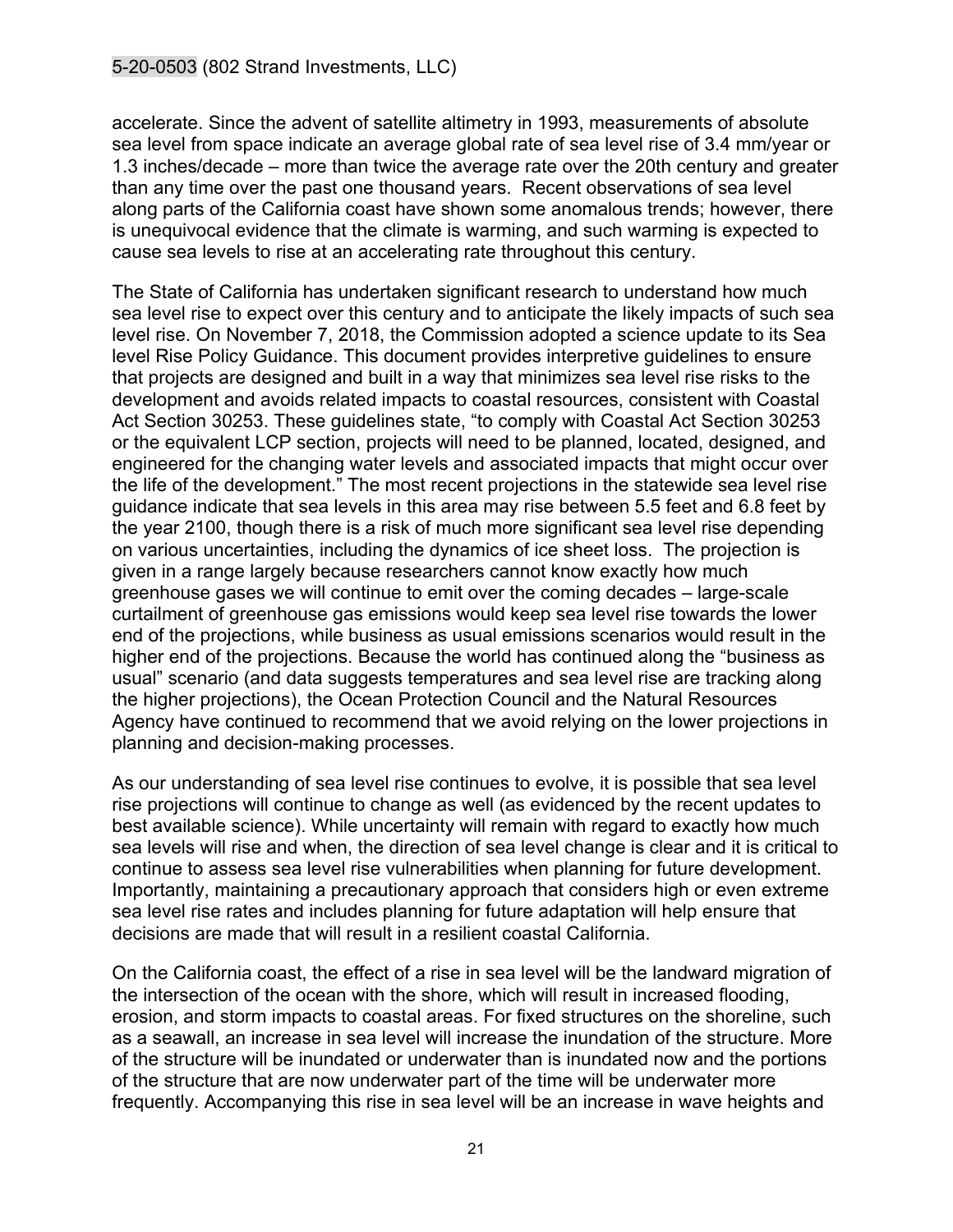wave energy. Along much of the California coast, the bottom depth controls the nearshore wave heights, with bigger waves occurring in deeper water. Since wave energy increases with the square of the wave height, a small increase in wave height can cause a significant increase in wave energy and wave damage. Combined with the physical increase in water elevation, a small rise in sea level can expose previously protected back shore development to increased wave action, and those areas that are already exposed to wave action will be exposed more frequently, with higher wave forces. Structures that are adequate for current storm conditions may not provide as much protection in the future.

The City of Hermosa Beach completed an initial sea level rise vulnerability assessment in 2014. The report indicates that the City's shoreline is highly vulnerable to change due to the very soft substrate (sand dunes) that were built upon, and the reduced influx of sediment to the littoral cell. The report also indicates that Hermosa Beach has gained significant beach width due to past sand replenishment projects, including replenishment needed to protect Los Angeles' Hyperion Sewage Treatment Plant, and that the structures protecting King Harbor in Redondo Beach, just to the south, serve as a sediment trap that benefits Hermosa's beach area. The report concludes on page 18 that:

"To the extent future coastal erosion increases as a result of sea level rise and related changes in sediment dynamics, and if future beach replenishment is not maintained, Hermosa Beach should expect a reduction of the protective beach buffer in front of the city. As a result, future flooding and storm surge could have a more destructive and farther-inland reaching impact than if the beach remains stable. In the absence of having [such] a detailed engineering study, the estimates of inland flooding under the higher sea level rise scenario used here thus may not fully capture the extent of potential risks to the city."

Therefore, there is a high degree of uncertainty regarding future impacts of sea level rise within the City and at the project site, which is adjacent to The Strand, not only caused by the uncertainty of global sea level rise projections, but also by uncertainty related to the long-term effectiveness and feasibility of sand replenishment, as well as the potential for changes in coastal management approaches within the littoral cell, which could significantly impact sediment transport in the area. Future impacts from sea level rise may include not only increased hazards at the project site, but also loss of public beach area within the City. These impacts will be further evaluated and addressed in the City's LCP planning process, which is currently underway.

#### **Coastal Hazards and Shoreline Protection**

The Coastal Act strongly discourages shoreline protective devices to protect oceanfront development because such structures generally cause adverse impacts to coastal resources and can constrain the ability of the shoreline to respond to dynamic coastal processes. As a sandy beach erodes, the shoreline will generally migrate landward toward the structure, resulting in a reduction and/or loss of public beach area with no increase of the landward extent of the beach. A beach that rests either temporarily or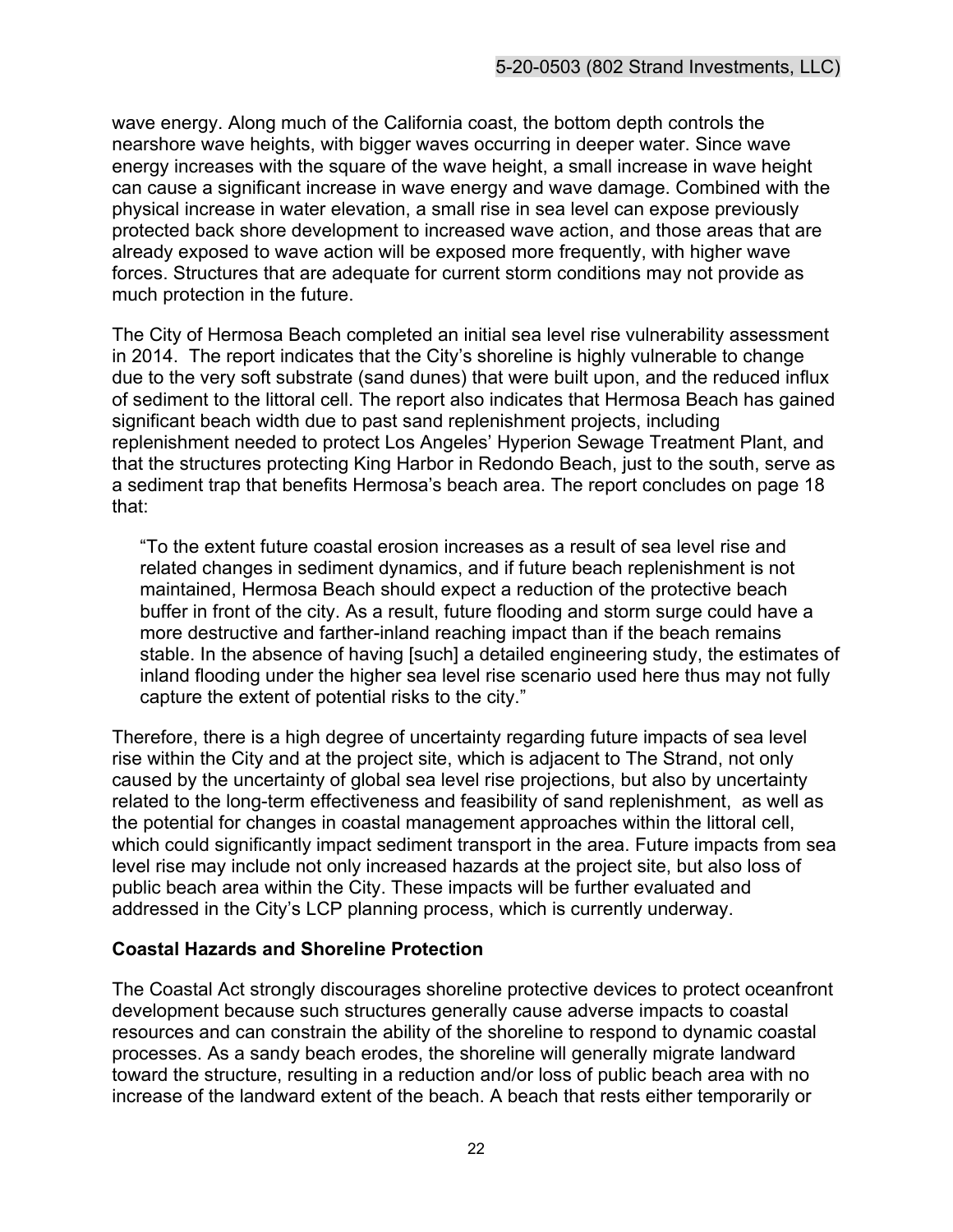permanently at a steeper angle, under natural conditions, will have less horizontal distance between the mean low water and mean high water lines, which narrows the beach sandy area available for public access. Shoreline protective devices also result in a progressive loss of sand because shore material is not available to nourish the nearshore sand bar. The lack of an effective sand bar can allow such high wave energy on the shoreline that sand materials may be lost offshore, where it is no longer available to nourish the beach. This also affects public access through a loss of sandy beach area. Shoreline protection devices such as revetments, seawalls, and bulkheads cumulatively affect shoreline sand supply and public access by causing accelerated and increased erosion on adjacent beaches. Such a protective structure is often placed on public land rather than on the private property it is intended to protect, resulting in a physical loss of beach area formerly available to the general public. In general, shoreline protection devices are not attractive, can detract from a natural beach experience, and adversely impact scenic public views. Shoreline protective devices can also prevent the natural inland migration of public lands (whether submerged lands, tidelands, or public state lands) in areas where they are not adjacent to adjudicated property lines. Shoreline protective devices, by their very nature, tend to conflict with Chapter 3 policies because shoreline structures can have a variety of adverse impacts on coastal resources, including adverse effects on sand supply, public access, coastal views, natural landforms, and overall shoreline beach dynamics on and off site, ultimately resulting in the loss of beach.

Because shoreline protection devices, such as seawalls, revetments, and groins, can create adverse impacts on coastal processes, Coastal Act Section 30253 specifically requires that new development minimize risk to life and property in areas of high flood hazards and prohibits development that could "…create [or] contribute significantly to erosion, geologic instability, or destruction of the site or surrounding area or in any way require the construction of protective devices that would substantially alter natural landforms along bluffs and cliffs," including the natural shoreline and seacliffs. This limitation is particularly important when considering new development, such as in this case, because if it is known that a new development may need shoreline protection in the future, it would be unlikely that such development could be found to be consistent with Section 30253 of the Coastal Act. Therefore, the Commission's action on this project must consider the effects of wave uprush, flooding, and storm events (with sea level rise considerations) on public access and recreation.

For this project, the applicant has submitted a Coastal Hazard and Wave Runup Study dated September 16, 2019 prepared by Geosoils, Inc. for the subject project. The study concludes that because there is a wide sandy beach (approximately 410 feet wide) between the subject property and the Pacific Ocean, wave runup and overtopping will not significantly impact this site over the life of the proposed improvements. The report finds that this holds true even for an estimated sea level rise up to 5.7 feet. However, as stated above, the most recent projections in the statewide sea level rise guidance indicate that sea levels in this area may rise between 5.5 and 6.8 feet by the year 2100, and 6.8 feet of sea level rise was not analyzed in the applicant's hazards analysis. In addition, these projections have a level of uncertainty, as beaches are dynamic areas and our understanding of climate change and sea level rise is constantly evolving.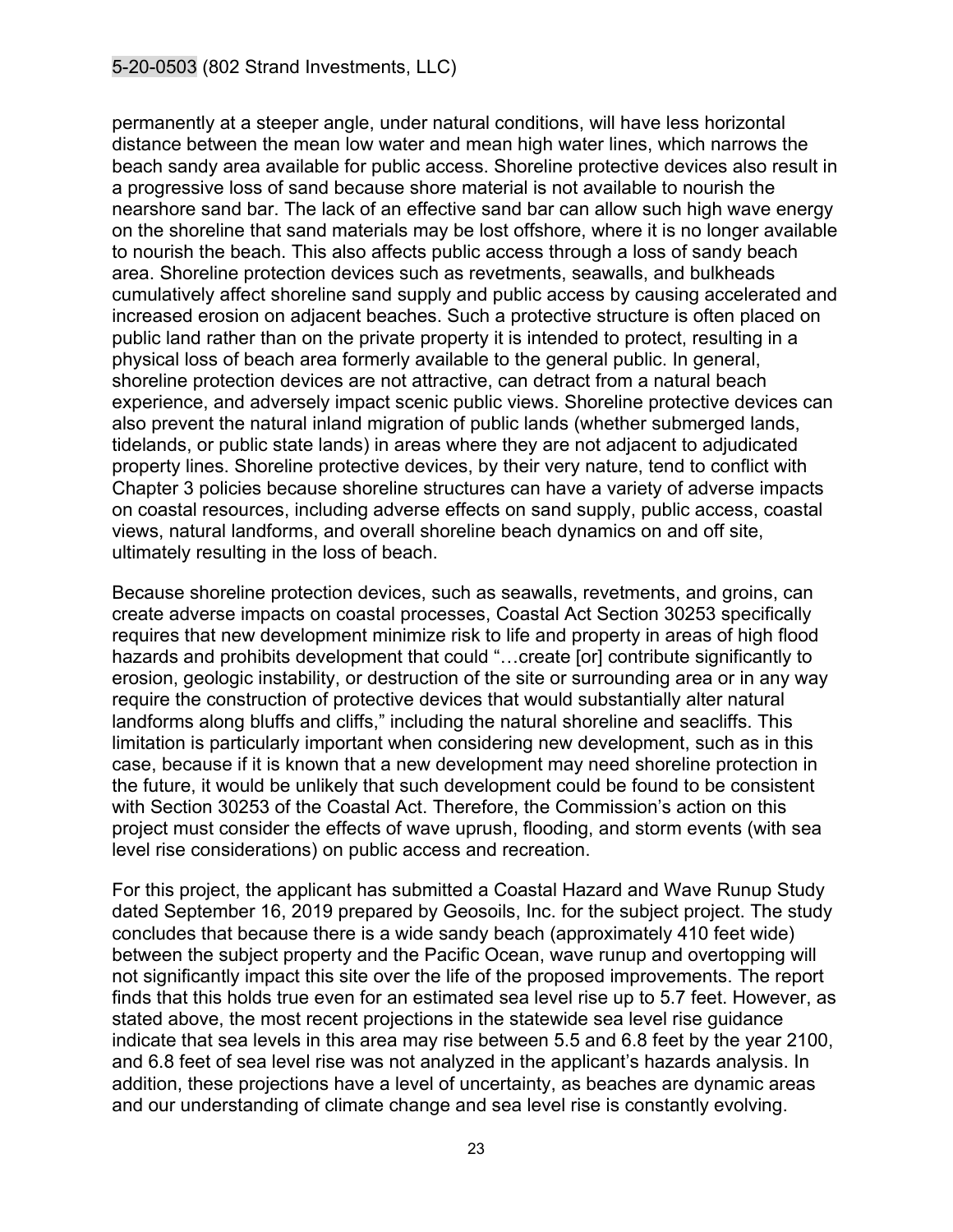Therefore, the proposed new development, as a beachfront property, may be threatened by sea level rise at some point in the future if the rate of erosion and wave uprush accelerates faster than projected or if there are changes in the frequency or effectiveness of beach nourishment activities or changes to sediment management in the area, which has been the general trend in sea level rise.

In order to analyze the project site for sea level rise impacts consistent with the Coastal Commission's Sea Level Rise Guidance, staff first followed the methodology outlined in the OPC's 2018 Sea level Rise document to establish a projected sea level range for the new development. The 2018 OPC guidance uses NOAA tide gauges, a projected project lifespan, and risk aversion scenario to estimate a sea level rise range. The sea level rise analysis assumed a 75-year projected lifespan for the project, consistent with the Commission's Sea level Rise Policy Guidance for residential development. According to the 2018 OPC update, the projected sea level rise range for the project site is tied to the Santa Monica NOAA Tide Gauge. This tide gauge estimates a range between 5.5 and 6.8 feet of sea level rise by 2100 (which falls within the 75-year projected lifespan for the project). With regard to the risk-aversion scenario, both the Commission's Sea level Rise Policy Guidance and the OPC documents recommend a medium-high risk scenario for residential developments. Under a 75-year projected lifespan, a medium-high risk scenario, and the project's location within the Santa Monica NOAA tide gauge, staff estimated 6.8 feet of sea level rise within the project vicinity.

Using the sea level rise estimates listed above, staff used CoSMoS to analyze the project site's vulnerability to sea level rise impacts. Staff ran the CoSMoS model using a 6.6-foot sea level rise scenario (the closest available option that was within the determined sea level range) and a 100-year storm scenario to represent the worst-case scenario. Under an estimated 6.6-foot sea level rise and 100-year storm scenario, the project site is not anticipated to be subject to coastal erosion or wave uprush; however, as discussed, coastal areas are dynamic environments and it is difficult to predict with certainty how any particular project site will be impacted.

The project site is susceptible to coastal flooding under the OPC sea level rise projections. The projected flooding is likely due to the project site's location in a lowlying area adjacent to the beach. This projected flooding appears to only affect some properties along the southern end of The Strand (including the project site), but does not extend throughout the whole beach-fronting Strand area.

The project, which includes the demolition of an existing duplex and construction of a single-family residence with an attached ADU, constitutes new development. As such, the new single-family residence and attached ADU are not entitled to shoreline protection and the Commission imposes **Special Condition 4** to confirm that the applicant is not entitled to shoreline protection for the development approved by this permit, including the residence, ADU, garage, foundations, and patio, and to waive rights to future shoreline protection. In addition, the applicant would be required to remove the approved development if the City or any other government agency with legal jurisdiction has issued a final order, not overturned through any appeal or writ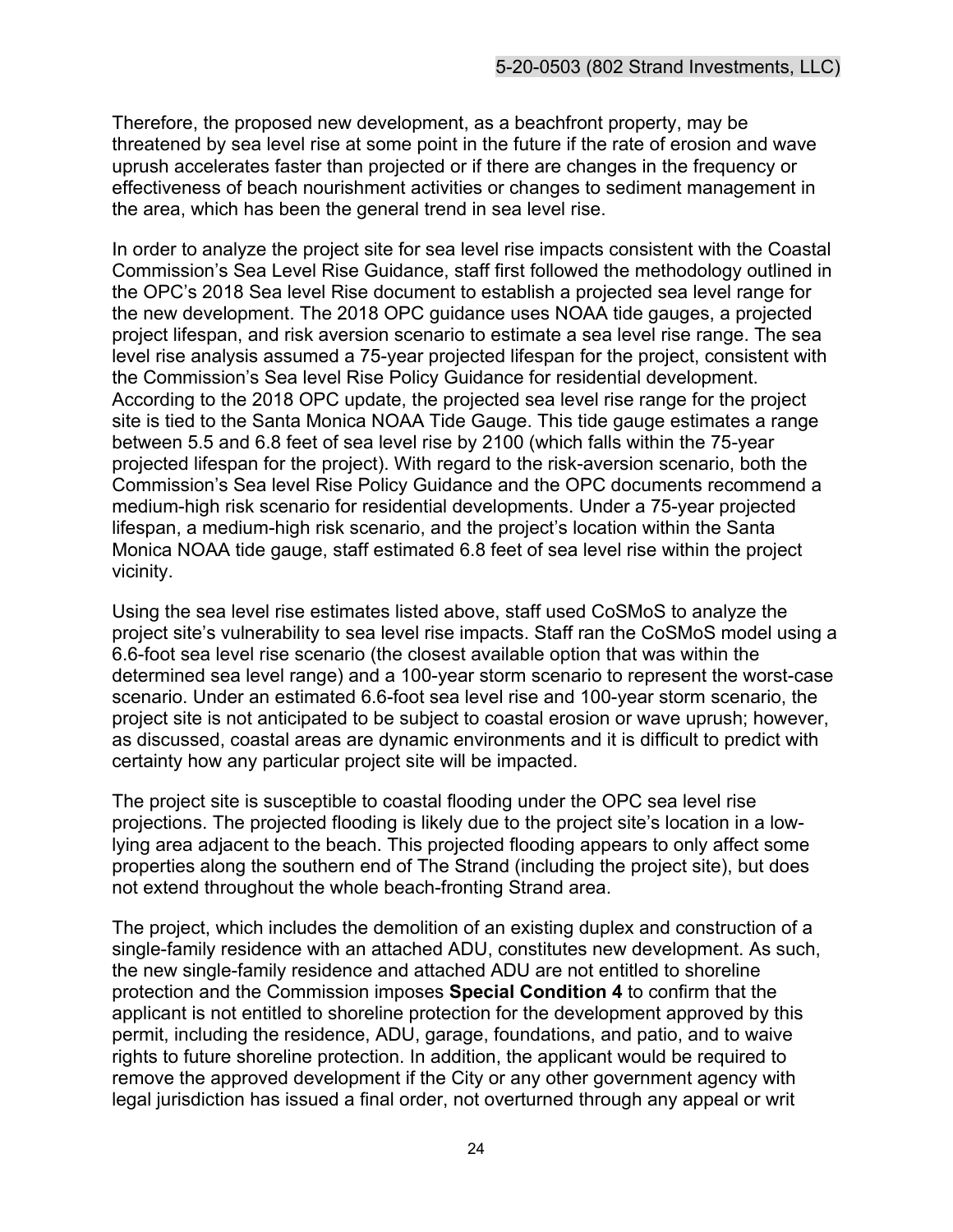proceedings, determining that the structures are currently and permanently unsafe for occupancy or use due to coastal hazards and that there are no measures that could make the structures suitable for habitation or use without the use of bluff or shoreline protective devices. In addition, the public trust boundary may migrate landward in response to rising sea levels. If the public trust boundary does migrate landward and encompasses the development approved under CDP No. 5-20-0503, the development would need to be removed pursuant to **Special Condition 4**.

The hazards analysis provided by the applicant's coastal engineering consultant maintains that, even with expected future sea level rise, the proposed development is not expected to be threatened by coastal hazards and is not expected to need shoreline protection over the life of the development. However, given the dynamic nature of coastal beaches, as well as the long-term uncertainty of sea level rise models, it is important that the risks of developing on this beachfront lot are borne by the applicant who will benefit from the private development, and not the public. In addition, the proposed development is located in an area where dynamic and unpredictable coastal hazards exist that could adversely impact the development should the applicant's predictions of flooding and sea level rise prove to be inaccurate. Therefore, the Commission also imposes **Special Condition 9,** which requires the applicant to assume the risk of development within an area with a known vulnerability to coastal hazards, including, but not limited to, coastal flooding.

# <span id="page-24-0"></span>**E. Unpermitted Development**

Violations of the Coastal Act have occurred on the subject site, including but not limited to the conversion of an existing duplex to a single-family residence, without benefit of the necessary coastal development permit. According to County Assessor data, this conversion occurred in 2007. Any non-exempt development activity conducted in the Coastal Zone without a valid coastal development permit, or which does not substantially conform to a previously issued permit, constitutes a violation of the Coastal Act.

In addition to the project proposal explained above, the applicant is proposing to seek an after-the-fact approval for the conversion of the duplex to a single-family residence. Approval of this application pursuant to the staff recommendation would result in a resolution of violations remaining on the subject property. Although development has taken place prior to submission of this permit application, consideration of the permit application by the Commission has been based solely on consistency of the proposed development with the policies of Chapter 3 of the Coastal Act. Commission review and action on this permit does not constitute a waiver of any legal action with regard to the alleged violations (or any other violations).

# <span id="page-24-1"></span>**F. Water Quality**

Section 30230 of the Coastal Act states: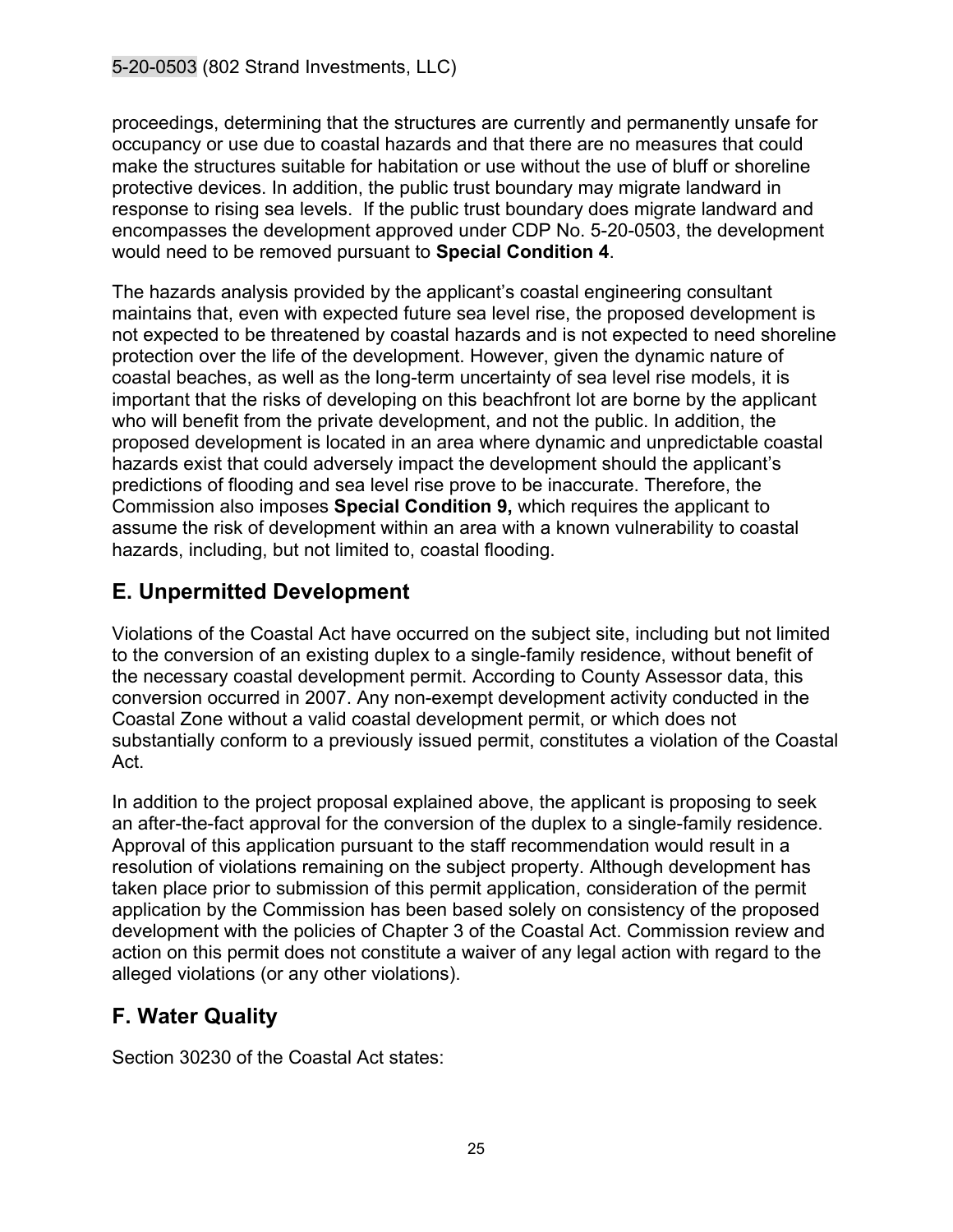"Marine resources shall be maintained, enhanced, and where feasible, restored. Special protection shall be given to areas and species of special biological or economic significance. Uses of the marine environment shall be carried out in a manner that will sustain the biological productivity of coastal waters and that will maintain healthy populations of all species of marine organisms adequate for long-term commercial, recreational, scientific, and educational purposes."

#### Section 30231 of the Coastal Act states:

"The biological productivity and the quality of coastal waters, streams, wetlands, estuaries, and lakes appropriate to maintain optimum populations of marine organisms and for the protection of human health shall be maintained and, where feasible, restored through, among other means, minimizing adverse effects of waste water discharges and entrainment, controlling runoff, preventing depletion of ground water supplies and substantial interference with surface water flow, encouraging waste water reclamation, maintaining natural vegetation buffer areas that protect riparian habitats, and minimizing alteration of natural streams."

#### Section 30232 of the Coastal Act states:

"Protection against the spillage of crude oil, gas, petroleum products, or hazardous substances shall be provided in relation to any development or transportation of such materials. Effective containment and cleanup facilities and procedures shall be provided for accidental spills that do occur."

#### **Construction Impacts to Water Quality**

The above policies of the Coastal Act require protection of marine resources, including the protection of coastal waters by controlling runoff and preventing spillage of hazardous materials.

Storage or placement of construction materials, debris, or waste in a location subject to erosion and dispersion or which may be discharged into coastal water via rain or wind would result in adverse impacts upon the marine environment that would reduce the biological productivity of coastal waters. For instance, construction debris entering coastal waters may cover and displace soft bottom habitat. Sediment discharged into coastal waters may cause turbidity, which can shade and reduce the productivity of foraging avian and marine species' ability to see food in the water column. In order to avoid adverse construction-related impacts upon marine resources, the Commission imposes **Special Condition 6**, which outlines construction-related requirements to provide for the safe storage of construction materials and the safe disposal of construction debris. This condition requires the applicants to remove all debris resulting from construction activities within 24 hours of completion of the project. In addition, all construction materials, excluding lumber, shall be covered and enclosed on all sides, and as far away from a storm drain inlet and receiving waters as possible.

#### **Post-Construction Impacts to Water Quality**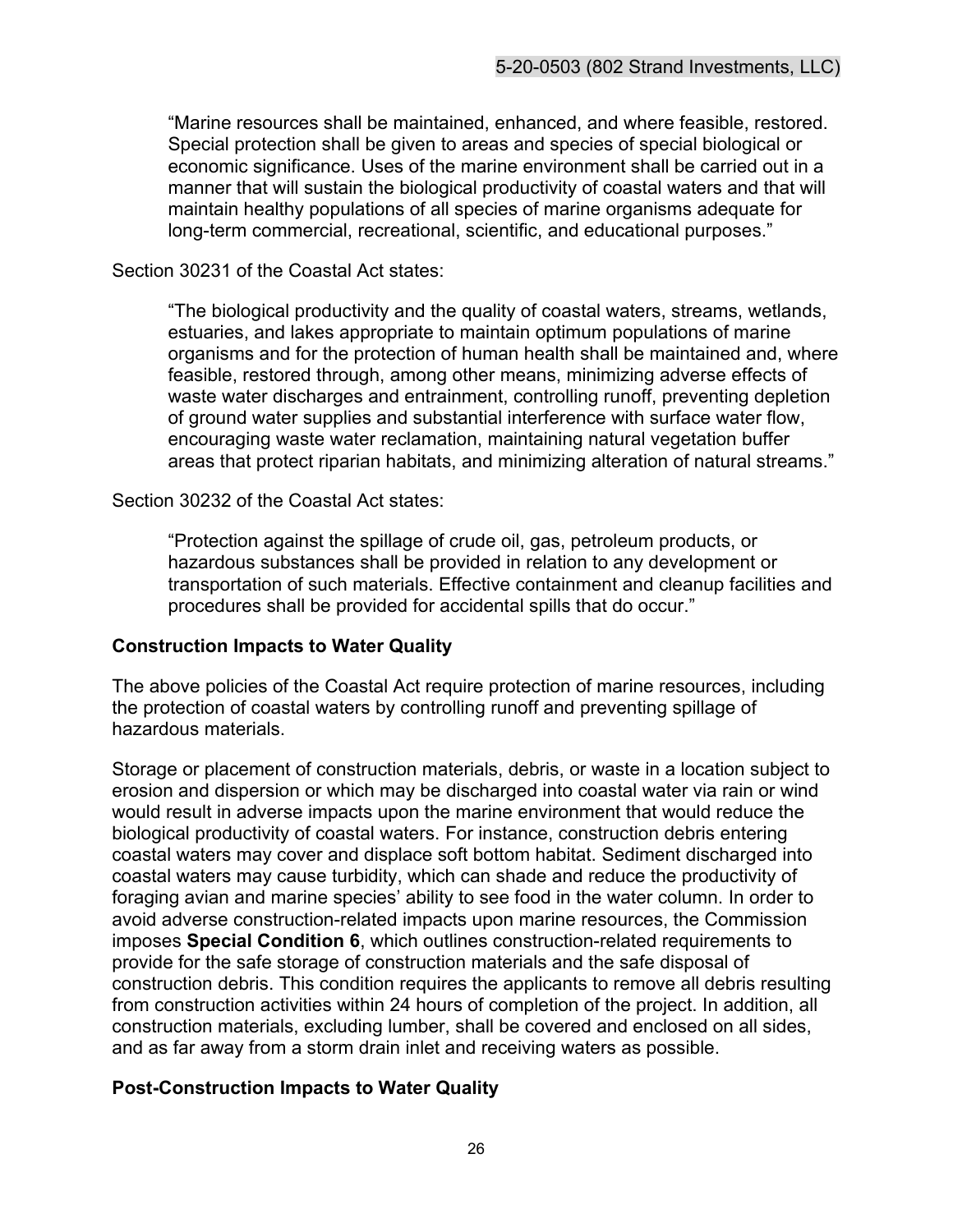The proposed project has the potential to adversely impact the water quality of the nearby Pacific Ocean. Much of the pollutants entering the ocean come from land-based development. The Commission finds that it is necessary to minimize to the extent feasible within its jurisdiction the cumulative adverse impacts on water quality resulting from incremental increases in impervious surface associated with additional development. In order to deal with these post construction water quality impacts, the applicants have submitted a drainage and runoff control plan that minimizes impacts to water quality the proposed project may have after construction. The Commission imposes **Special Condition 5**, which ensures that the project conforms to the drainage and run-off control plan received on August 9, 2020. The plan includes a drainage system to manage and increase on-site percolation of runoff, including gutters, downspouts, trench drain, catch basins, and sump pump basins, which are directed to the public right-of way and storm drain.

The applicants have submitted a landscaping plan that consists of non-invasive, drought tolerant vegetation. While the proposed landscaping consists of non-invasive and drought tolerant plants, future landscaping may not consist of such plants. For water conservation, any plants in the landscape plan should only be drought tolerant to minimize the use of water (and preferably native to coastal Los Angeles County). In order to make sure that any onsite landscaping minimizes the use of water and the spread of invasive vegetation, **Special Condition 5** imposes landscape controls that require that all vegetated landscaped areas shall only consist of native plants or nonnative drought tolerant plants, which are non-invasive.

Thus, as conditioned, the Commission finds that the proposed project is consistent with Sections 30230, 30231 and 30232 of the Coastal Act.

# <span id="page-26-0"></span>**G. Deed Restriction**

To ensure that any prospective future owners of the property are made aware of the applicability of the conditions of this permit, the Commission imposes **Special Condition 12**, which requires that the property owners record a deed restriction against the property, referencing all of the above Special Conditions of this permit and imposing them as covenants, conditions and restrictions on the use and enjoyment of the Property. Thus, as conditioned, this permit ensures that any prospective future owner will receive notice of the restrictions and/or obligations imposed on the use and enjoyment of the land, including the risks of the development and/or hazards to which the site is subject, and the Commission's immunity from liability.

# <span id="page-26-1"></span>**H. Local Coastal Program**

Coastal Act Section 30604(a) states that, prior to certification of a local coastal program ("LCP"), a coastal development permit can only be issued upon a finding that the proposed development is in conformity with Chapter 3 of the Act and that the permitted development will not prejudice the ability of the local government to prepare an LCP that is in conformity with Chapter 3. The LUP for Hermosa Beach was effectively certified on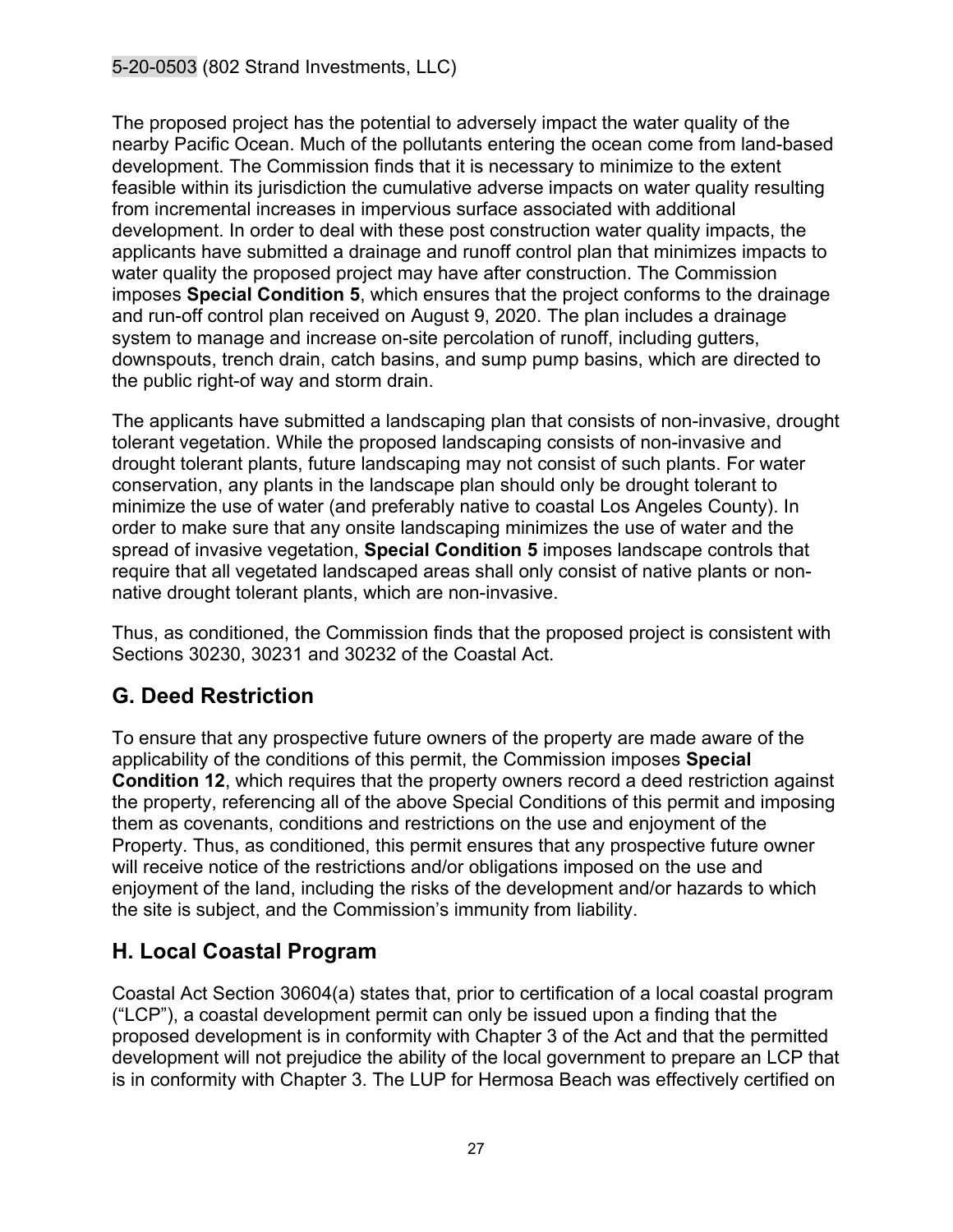April 21, 1982; however, because Hermosa Beach does not have a certified LCP, the Coastal Act is the standard of review for this project.

As conditioned, the proposed development is consistent with Chapter 3 of the Coastal Act and with the certified LUP for the area. Approval of the project, as conditioned, will not prejudice the ability of the local government to prepare an LCP that is in conformity with the provisions of Chapter 3 of the Coastal Act.

# <span id="page-27-0"></span>**I. California Environmental Quality Act**

Section 13096 of the Commission's administrative regulations requires Commission approval of coastal development permit applications to be supported by a finding showing the application, as modified by any conditions of approval, to be consistent with any applicable requirements of the California Environmental Quality Act ("CEQA"). Section 21080.5(d)(2)(A) of CEQA prohibits approval of a proposed development if there are feasible alternatives or feasible mitigation measures available that would substantially lessen any significant impacts that the activity may have on the environment. The project as conditioned herein incorporates measures necessary to avoid any significant environmental effects under the Coastal Act, and there are no less environmentally damaging feasible alternatives or mitigation measures. Therefore, the proposed project is consistent with CEQA.